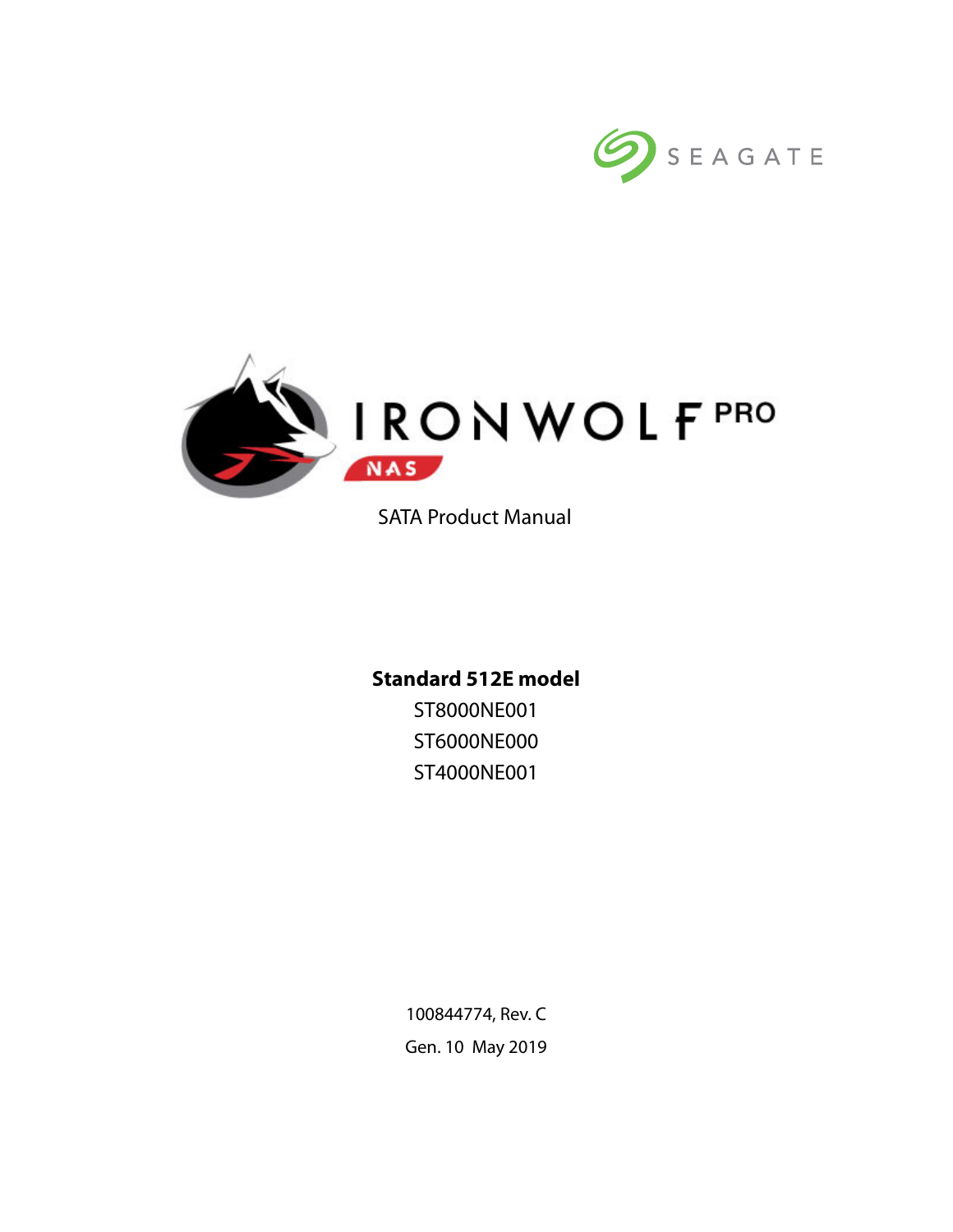# **Document Revision History**

| <b>Revision</b> | <b>Date</b> | <b>Pages affected and Description of changes</b>                                                                                                                                                                                                        |
|-----------------|-------------|---------------------------------------------------------------------------------------------------------------------------------------------------------------------------------------------------------------------------------------------------------|
| Rev. A          | 11/29/2018  | Initial release.                                                                                                                                                                                                                                        |
| Rev. B          | 04/22/2019  | fc, 5, 7 & 9: Removed 4TB model - ST4000NE000<br>7: Update 6TB heads & disks<br>7 & 27: Updated weights<br>8 & 18: Updated Non-op shock to 300 Gs for all capacities<br>8 & 20: Added (command controlled) to L/UL<br>bc: Removed APAC & EMEA addresses |
| Rev. C          | 05/09/2019  | fc, 5, 7, 9, 11, 13, 25-26 & 31: Removed 2TB model<br>16: Updated Shock & Vibration section                                                                                                                                                             |

#### **© 2019 Seagate Technology LLC. All rights reserved.**

Publication number: 100844774, Rev. C May 2019

Seagate, Seagate Technology and the Spiral logo are registered trademarks of Seagate Technology LLC in the United States and/or other countries. PowerChoice and SeaTools are either trademarks or registered trademarks of Seagate Technology LLC or one of its affiliated companies in the United States and/or other countries. The FIPS logo is a certification mark of NIST, which does not imply product endorsement by NIST, the U.S., or Canadian governments. All other trademarks or registered trademarks are the property of their respective owners. No part of this publication may be reproduced in any form without written permission of Seagate Technology LLC.

Call 877-PUB-TEK1 (877-782-8351) to request permission.

When referring to drive capacity, one gigabyte, or GB, equals one billion bytes and one terabyte, or TB, equals one trillion bytes. Your computer's operating system may use a different standard of measurement and report a lower capacity. In addition, some of the listed capacity is used for formatting and other functions, and thus will not be available for data storage. Actual quantities will vary based on various factors, including file size, file format, features and application software. Actual data rates may vary depending on operating environment and other factors. The export or re-export of hardware or software containing encryption may be regulated by the U.S. Department of Commerce, Bureau of Industry and Security (for more information, visit [www.bis.doc.gov](http://www.bis.doc.gov)), and controlled for import and use outside of the U.S. Seagate reserves the right to change, without notice, product offerings or specifications.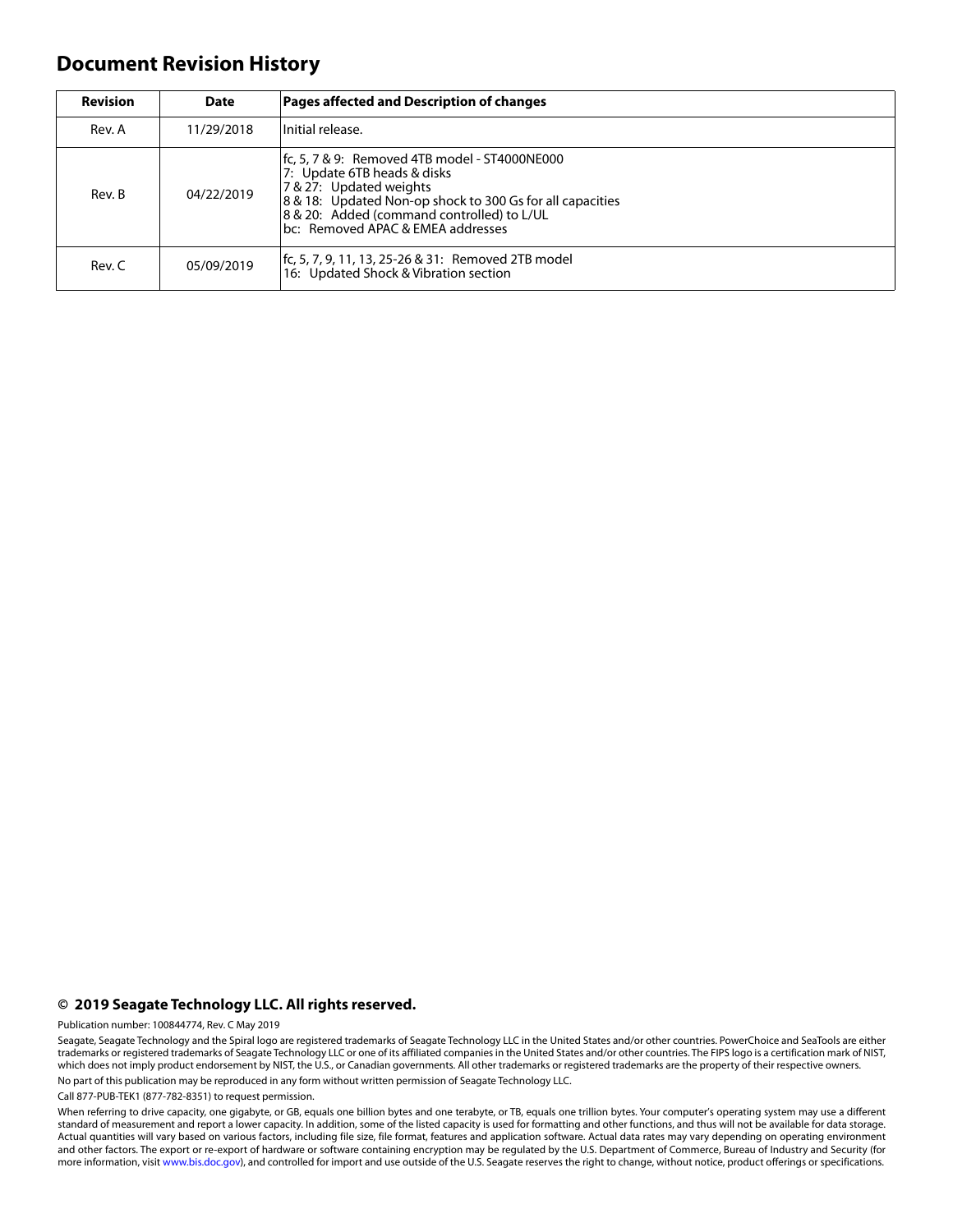# Contents

| 1.0 |      |        |                                                                         |  |  |  |
|-----|------|--------|-------------------------------------------------------------------------|--|--|--|
|     | 1.1  |        |                                                                         |  |  |  |
| 2.0 |      |        |                                                                         |  |  |  |
|     | 2.1  |        |                                                                         |  |  |  |
|     | 2.2  |        |                                                                         |  |  |  |
|     |      | 2.2.1  |                                                                         |  |  |  |
|     | 2.3  |        |                                                                         |  |  |  |
|     | 2.4  |        |                                                                         |  |  |  |
|     | 2.5  |        |                                                                         |  |  |  |
|     |      | 2.5.1  |                                                                         |  |  |  |
|     |      | 2.5.2  |                                                                         |  |  |  |
|     |      | 2.5.3  |                                                                         |  |  |  |
|     |      | 2.5.4  |                                                                         |  |  |  |
|     | 2.6  |        |                                                                         |  |  |  |
|     |      | 2.6.1  |                                                                         |  |  |  |
|     |      | 2.6.2  |                                                                         |  |  |  |
|     |      | 2.6.3  |                                                                         |  |  |  |
|     |      | 2.6.4  |                                                                         |  |  |  |
|     |      | 2.6.5  |                                                                         |  |  |  |
|     | 2.7  |        |                                                                         |  |  |  |
|     | 2.8  |        |                                                                         |  |  |  |
|     | 2.9  |        |                                                                         |  |  |  |
|     | 2.10 |        |                                                                         |  |  |  |
|     |      | 2.10.1 | Annualized Failure Rate (AFR) and Mean Time Between Failures (MTBF)  20 |  |  |  |
|     | 2.11 |        |                                                                         |  |  |  |
|     |      | 2.11.1 |                                                                         |  |  |  |
|     |      | 2.11.2 |                                                                         |  |  |  |
|     |      | 2.11.3 |                                                                         |  |  |  |
|     |      | 2.11.4 |                                                                         |  |  |  |
|     |      | 2.11.5 |                                                                         |  |  |  |
|     |      | 2.11.6 |                                                                         |  |  |  |
|     |      | 2.11.7 |                                                                         |  |  |  |
|     |      | 2.11.8 |                                                                         |  |  |  |
|     |      | 2.11.9 |                                                                         |  |  |  |
|     | 2.12 |        |                                                                         |  |  |  |
|     |      | 2.12.1 |                                                                         |  |  |  |
|     |      | 2.12.2 |                                                                         |  |  |  |
|     |      | 2.12.3 |                                                                         |  |  |  |
|     | 2.13 |        |                                                                         |  |  |  |
|     | 2.14 |        |                                                                         |  |  |  |
|     | 2.15 |        |                                                                         |  |  |  |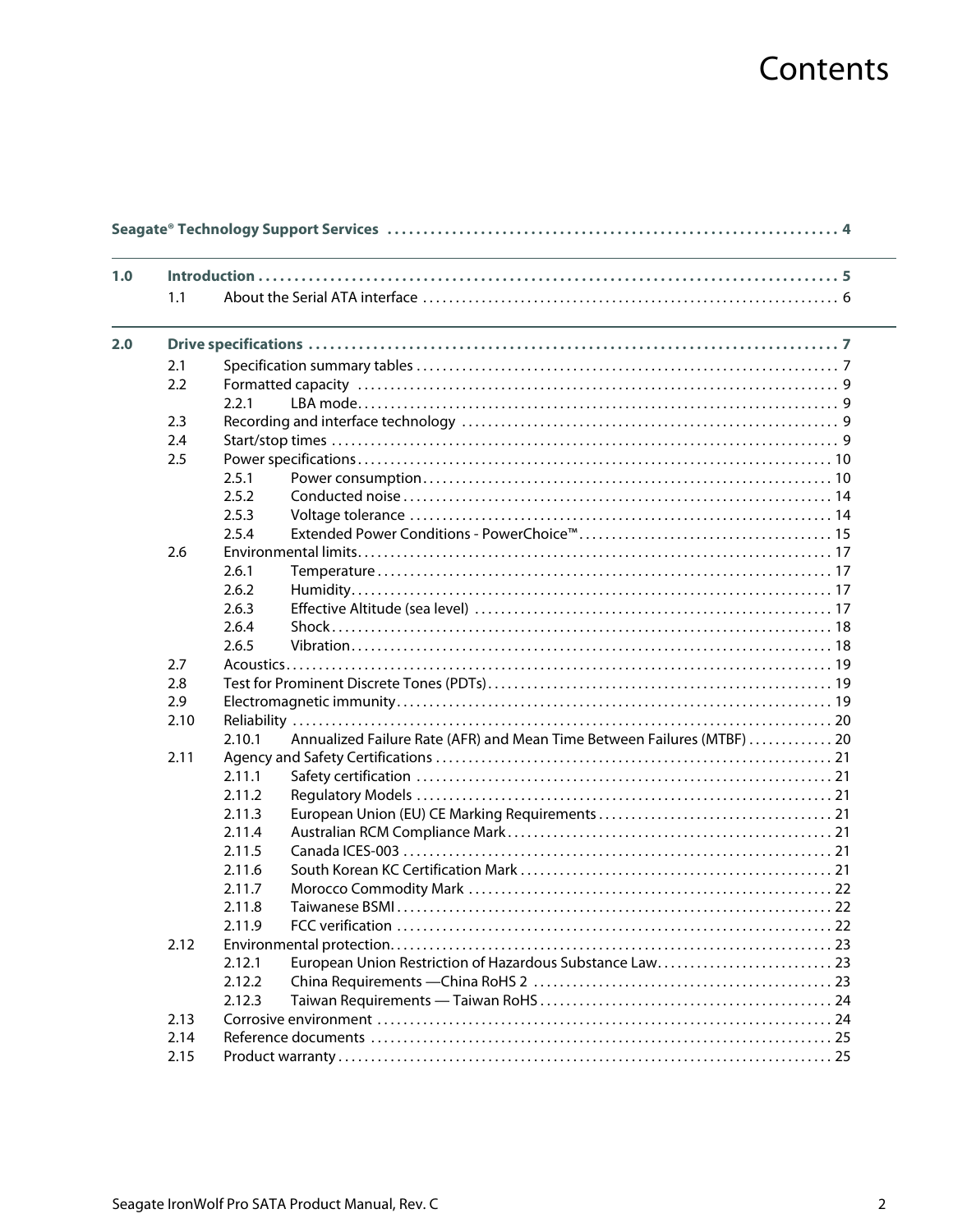# **Contents**

| 3.0 |     |     |  |
|-----|-----|-----|--|
|     | 3.1 |     |  |
|     | 3.2 |     |  |
|     | 3.3 |     |  |
|     | 3.4 |     |  |
|     |     | 341 |  |
|     |     |     |  |
| 4.0 |     |     |  |
|     |     |     |  |
|     | 4.1 |     |  |
|     | 4.2 |     |  |
|     | 4.3 |     |  |
|     |     | 431 |  |
|     |     | 432 |  |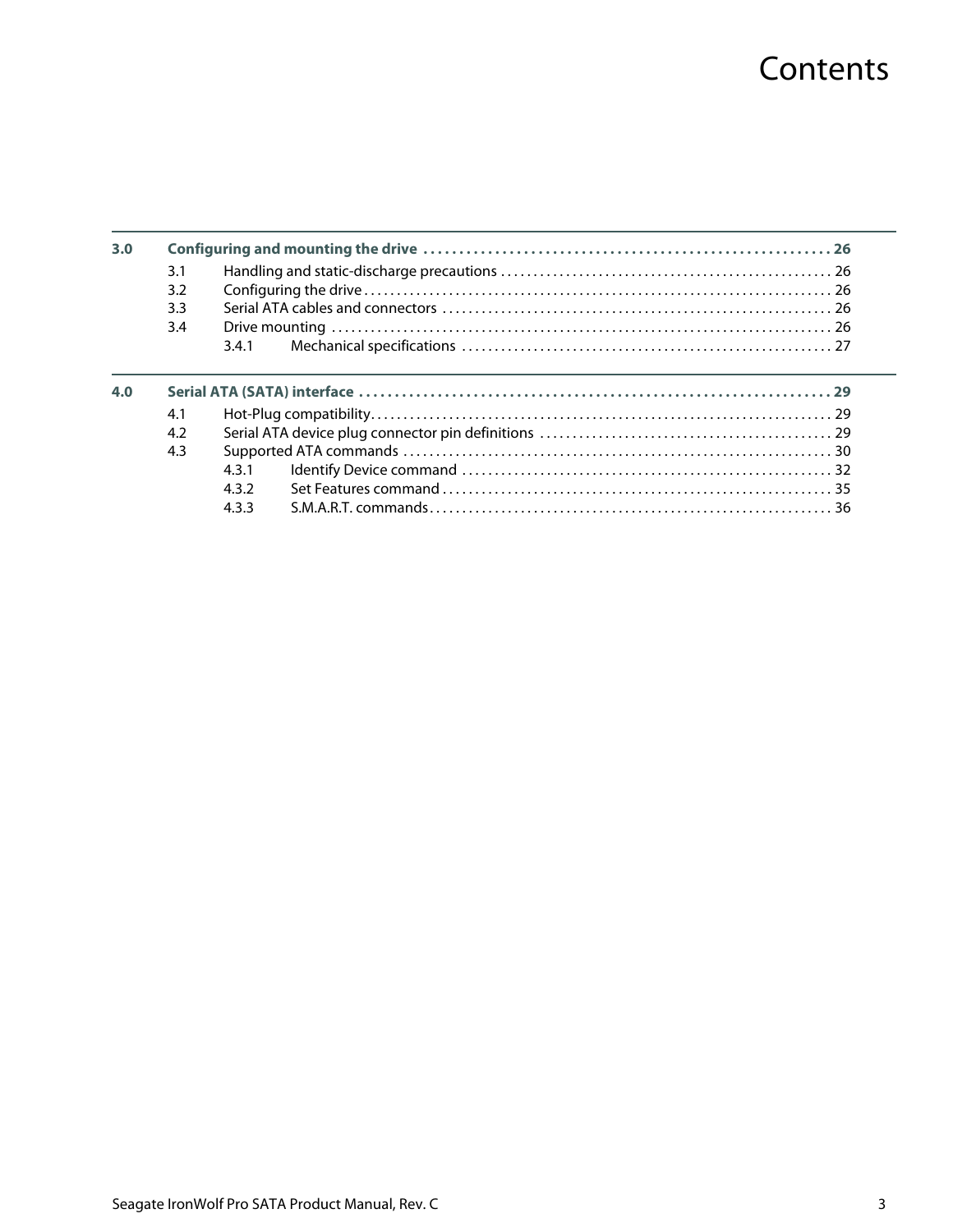# Seagate® Technology Support Services

<span id="page-4-0"></span>For information regarding online support and services, visit: [http://www.sea](http://www.seagate.com/contacts/)gate.com/contacts/ [For information regarding Warranty Support, visit: h](http://www.seagate.com/support/warranty-and-replacements/)ttp://www.seagate.com/support/warranty-and-replacements/ For information regarding data recovery services, visit: [http://www.seagate.com/services-software/recover/](http://www.seagate.com/services-software/data-recovery-services/) [For Seagate OEM, Distribution partner and reseller portals, visit: h](http://www.seagate.com/partners/)ttp://www.seagate.com/partners/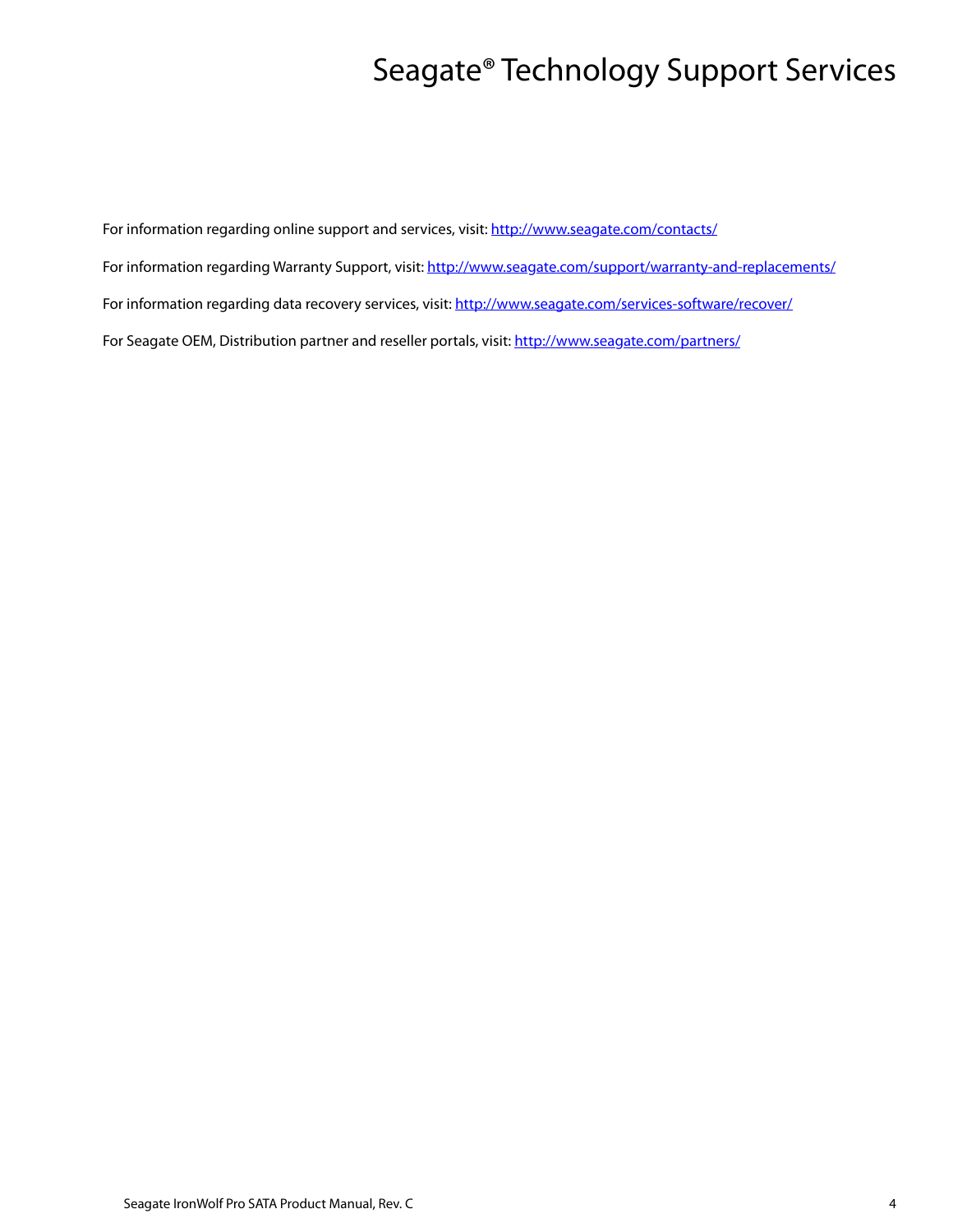# <span id="page-5-0"></span>**1.0 Introduction**

This manual describes the functional, mechanical and interface specifications for the following: Seagate® IronWolf® Pro Serial ATA model drives:

| <b>5xxE Standard models</b> |             |  |  |
|-----------------------------|-------------|--|--|
| ST8000NF001                 | ST4000NF001 |  |  |
| ST6000NE000                 |             |  |  |

These drives provide the following key features:

- 7200 RPM spindle speed.
- Full-track multiple-sector transfer capability without local processor intervention.
- High instantaneous (burst) data-transfer rates (up to 600MB per second).
- Native Command Queuing with command ordering to increase performance in demanding applications.
- Perpendicular recording technology provides the drives with increased areal density.
- PowerChoice™ for selectable power savings
- SeaTools™ diagnostic software performs a drive self-test that eliminates unnecessary drive returns.
- State-of-the-art cache and on-the-fly error-correction algorithms.
- Support for S.M.A.R.T. drive monitoring and reporting.
- Supports latching SATA cables and connectors.
- Tarnish-resistant components to help protect drive from environmental elements, increasing field reliability.
- Worldwide Name (WWN) capability uniquely identifies the drive.

**Note** Seagate recommends validating the configuration with the selected HBA/ RAID controller manufacturer to ensure use of full capacity is supported.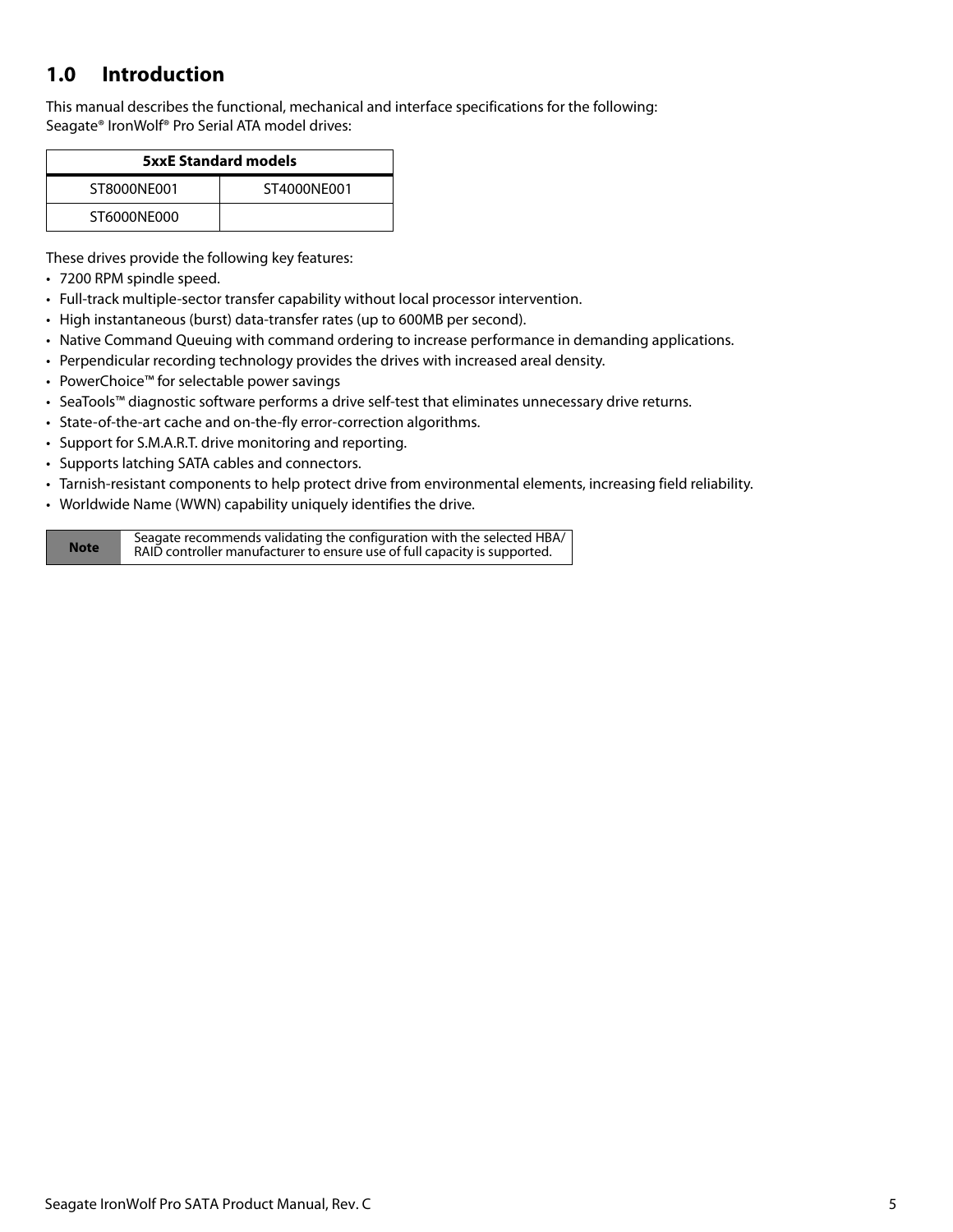# <span id="page-6-0"></span>**1.1 About the Serial ATA interface**

The Serial ATA interface provides several advantages over the traditional (parallel) ATA interface. The primary advantages include:

- Easy installation and configuration with true plug-and-play connectivity. It is not necessary to set any jumpers or other configuration options.
- Thinner and more flexible cabling for improved enclosure airflow and ease of installation.
- Scalability to higher performance levels.

In addition, Serial ATA makes the transition from parallel ATA easy by providing legacy software support. Serial ATA was designed to allow users to install a Serial ATA host adapter and Serial ATA disk drive in the current system and expect all of the existing applications to work as normal.

The Serial ATA interface connects each disk drive in a point-to-point configuration with the Serial ATA host adapter. There is no master/slave relationship with Serial ATA devices like there is with parallel ATA. If two drives are attached on one Serial ATA host adapter, the host operating system views the two devices as if they were both "masters" on two separate ports. This essentially means both drives behave as if they are Device 0 (master) devices.

**Note** The host adapter may, optionally, emulate a master/slave environment to host software where two devices on separate Serial ATA ports are represented to host software as a Device 0 (master) and Device 1 (slave) accessed at the same set of host bus addresses. A host adapter that emulates a master/ slave environment manages two sets of shadow registers. This is not a typical Serial ATA environment.

The Serial ATA host adapter and drive share the function of emulating parallel ATA device behavior to provide backward compatibility with existing host systems and software. The Command and Control Block registers, PIO and DMA data transfers, resets, and interrupts are all emulated.

The Serial ATA host adapter contains a set of registers that shadow the contents of the traditional device registers, referred to as the Shadow Register Block. All Serial ATA devices behave like Device 0 devices. For additional information about how Serial ATA emulates parallel ATA, refer to the "Serial ATA: High Speed Serialized AT Attachment" specification. The specification can be downloaded from [www.serialata.or](http://www.serialata.org)g.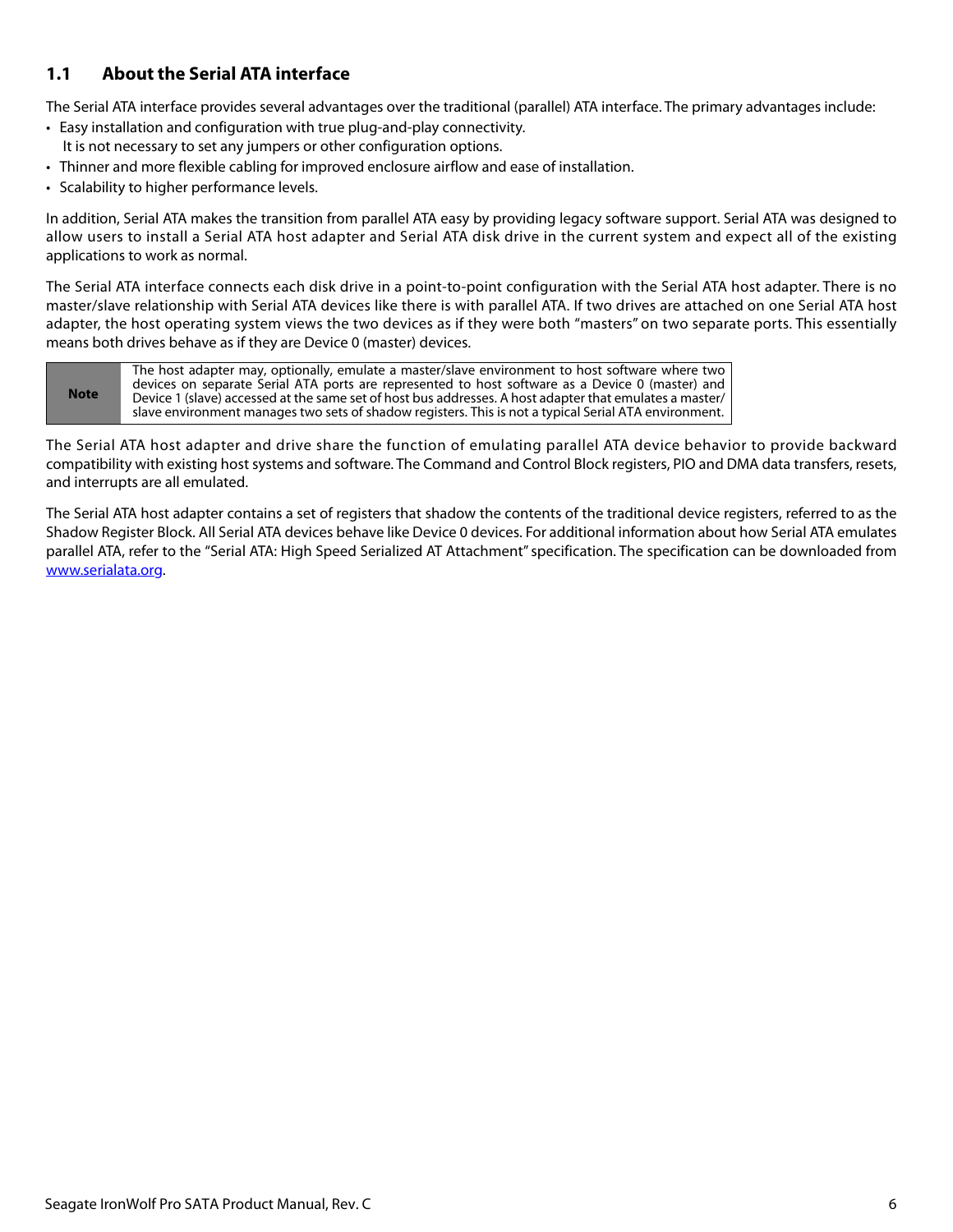# <span id="page-7-0"></span>**2.0 Drive specifications**

Unless otherwise noted, all specifications are measured under ambient conditions, at 25°C, and nominal power. For convenience, the phrases the drive and this drive are used throughout this manual to indicate the following drive models:

| <b>5xxE Standard models</b> |             |  |  |
|-----------------------------|-------------|--|--|
| ST8000NF001                 | ST4000NF001 |  |  |
| ST6000NF000                 |             |  |  |

# <span id="page-7-1"></span>**2.1 Specification summary tables**

The specifications listed in the following tables are for quick reference. For details on specification measurement or definition, see the appropriate section of this manual.

## *Table 1 Drive specifications summary*

| <b>Drive specification</b>                                                                    | <b>ST8000NE001</b>                                              | <b>ST6000NE000</b> |                       | ST4000NE001     |  |
|-----------------------------------------------------------------------------------------------|-----------------------------------------------------------------|--------------------|-----------------------|-----------------|--|
| Formatted (512 bytes/sector)#                                                                 | 8TB<br>6TB                                                      |                    | 4TB                   |                 |  |
| <b>Guaranteed sectors</b>                                                                     | (see Section 2.2)                                               |                    |                       |                 |  |
| Heads                                                                                         | 10                                                              | 10                 | 8                     | 6               |  |
| <b>Discs</b>                                                                                  | 5                                                               | 5                  | $\overline{4}$        | 3               |  |
| Bytes per logical sector                                                                      |                                                                 |                    | 512                   |                 |  |
| Bytes per physical sector                                                                     |                                                                 |                    | 4096                  |                 |  |
| Recording density, KBPI (Kb/in max)                                                           |                                                                 |                    | 2509                  |                 |  |
| Track density, KTPI (ktracks/in, 0 skew)                                                      |                                                                 |                    | 371                   |                 |  |
| Areal density, $\left(\frac{Gb}{in^2}, \text{ } \textcircled{0} \text{ skew mid-disk}\right)$ |                                                                 |                    | 930                   |                 |  |
| Spindle speed (RPM)                                                                           |                                                                 |                    | 7200                  |                 |  |
| Internal data transfer rate (Mb/s max)                                                        |                                                                 |                    | 2850                  |                 |  |
| Sustained data transfer rate OD (MiB/s max)                                                   |                                                                 |                    | 200<br>(214 MB/s max) |                 |  |
| I/O data-transfer rate (MB/s max)                                                             | 600                                                             |                    |                       |                 |  |
| ATA data-transfer modes supported                                                             | PIO modes 0-4<br>Multiword DMA modes 0-2<br>Ultra DMA modes 0-6 |                    |                       |                 |  |
| Cache buffer                                                                                  | 256MB (262,144KB)                                               |                    |                       |                 |  |
| Weight: (maximum)                                                                             | 716g (1.557 lb)                                                 |                    |                       | 649g (1.431 lb) |  |
| Average latency                                                                               |                                                                 |                    | 4.16ms                |                 |  |
| Power-on to ready (sec) (typ/max)                                                             | 23/30                                                           |                    |                       |                 |  |
| Standby to ready (sec) (typ/max)                                                              | 23/30                                                           |                    |                       |                 |  |
| Startup current (typical) 12V (peak)                                                          | 2.0A                                                            |                    |                       |                 |  |
| Voltage tolerance (including noise)                                                           | $5V + 10/-5%$<br>$12V \pm 10%$                                  |                    |                       |                 |  |
| Non-Operating temperature                                                                     | -40° to 70°C (Ambient Temperature, see sections 2.6.1 and 2.11) |                    |                       |                 |  |
| Operating temperature <sup>*</sup>                                                            | $5^{\circ}$ C                                                   |                    |                       |                 |  |
| Operating temperature <sup>*</sup>                                                            | $60^{\circ}$ C                                                  |                    |                       |                 |  |
| Temperature gradient (°C per hour max)                                                        | 20°C (operating)<br>30°C (nonoperating)                         |                    |                       |                 |  |
| Relative humidity*                                                                            | 5% to 95% (operating)<br>5% to 95% (nonoperating)               |                    |                       |                 |  |
| Relative humidity gradient                                                                    |                                                                 |                    | 30% per hour max      |                 |  |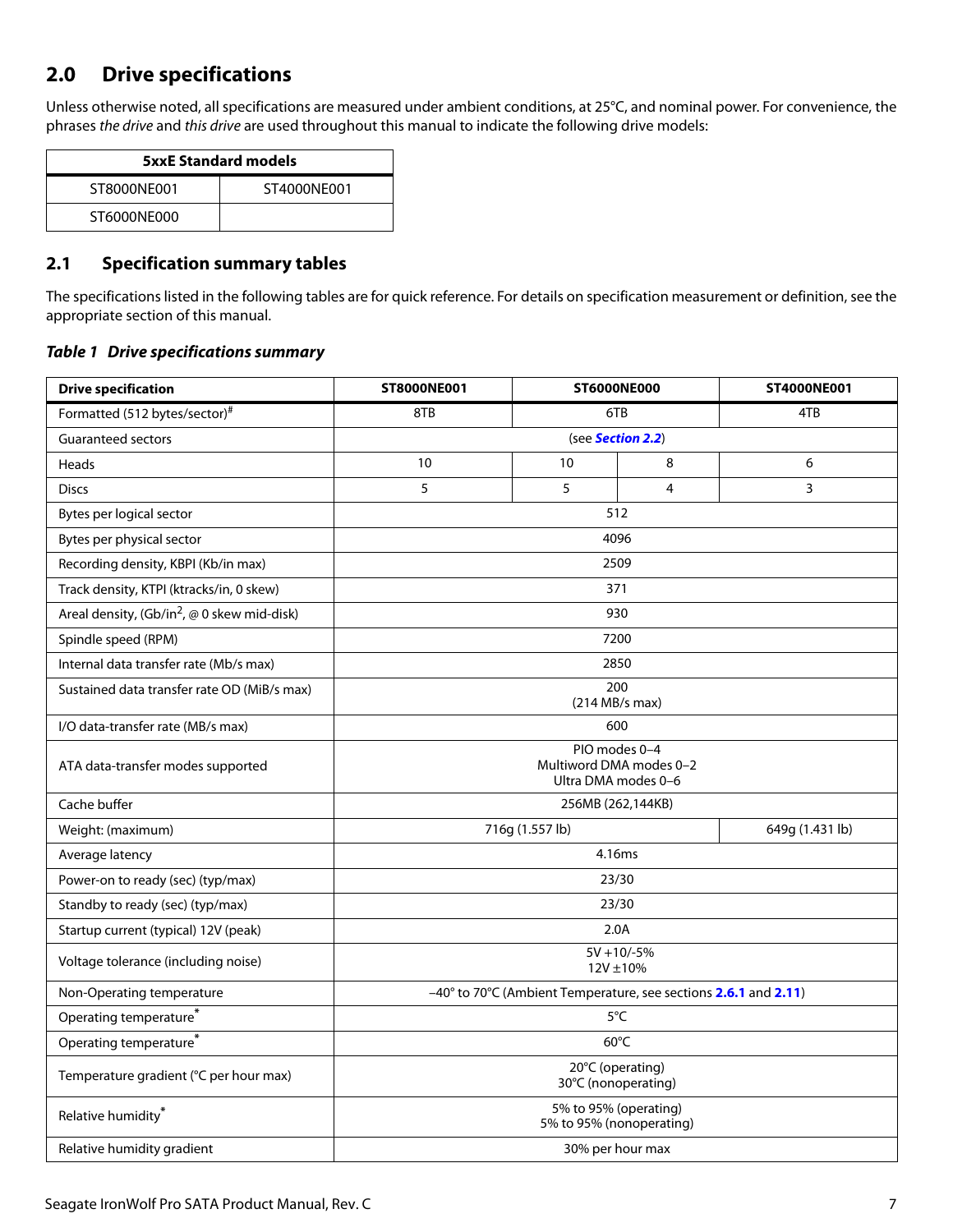| <b>Drive specification</b>                                              | <b>ST8000NE001</b>                                                                                                                                                                                                                                                  | ST4000NE001                         |  |  |
|-------------------------------------------------------------------------|---------------------------------------------------------------------------------------------------------------------------------------------------------------------------------------------------------------------------------------------------------------------|-------------------------------------|--|--|
| Altitude, operating                                                     | -304.8 m to 3,048 m<br>$(-1000$ ft to $10,000+$ ft)                                                                                                                                                                                                                 |                                     |  |  |
| Altitude, nonoperating<br>(below mean sea level, max)                   | -304.8 m to 12,192 m<br>$(-1000$ ft to $40,000+$ ft)                                                                                                                                                                                                                |                                     |  |  |
| Operational Shock (max at 2 ms - typical)                               |                                                                                                                                                                                                                                                                     | Read 70 Gs / Write 40 Gs            |  |  |
| Non-Operational Shock (max at 2 ms - typical)                           |                                                                                                                                                                                                                                                                     | 300 Gs                              |  |  |
| Vibration, operating                                                    | $5 - 22$ Hz:<br>0.25 Gs, Limited displacement<br>22-350 Hz: 0.50 Gs<br>350-500 Hz: 0.25 Gs                                                                                                                                                                          |                                     |  |  |
| Operation Rotational vibration                                          |                                                                                                                                                                                                                                                                     | 20-1500Hz: 12.5 rads/s <sup>2</sup> |  |  |
| Vibration, nonoperating                                                 |                                                                                                                                                                                                                                                                     | 10-500 Hz: 5.0 Grms ref             |  |  |
| Drive acoustics, sound power (bels)                                     |                                                                                                                                                                                                                                                                     |                                     |  |  |
| Idle                                                                    | 2.8 (typical)<br>$3.0$ (max)<br>During periods of drive idle, some offline activity may occur according to the<br>SMART specification, which may increase acoustic and power to operational levels.                                                                 |                                     |  |  |
| Performance seek                                                        | 3.2 (typical)<br>$3.4$ (max)                                                                                                                                                                                                                                        |                                     |  |  |
| Nonrecoverable read errors                                              | 1 sector per 10 <sup>15</sup> bits read                                                                                                                                                                                                                             |                                     |  |  |
| Annualized Failure Rate (AFR)*                                          | 0.73% based on 8760 POH                                                                                                                                                                                                                                             |                                     |  |  |
|                                                                         | Maximum rate of <300TB/year                                                                                                                                                                                                                                         |                                     |  |  |
| Maximum Rated Workload <sup>*</sup>                                     | Workloads exceeding the annualized rate may degrade the drive MTBF and impact product<br>reliability. The Annualized Workload Rate is in units of TB per year, or TB per 8760 power on<br>hours. Workload Rate = TB transferred * (8760 / recorded power on hours). |                                     |  |  |
|                                                                         | To determine the warranty for a specific drive, use a web browser to access the following web<br>page: http://www.seagate.com/support/warranty-and-replacements/.                                                                                                   |                                     |  |  |
| Warranty                                                                | From this page, click on the "Is my Drive under Warranty" link. The following are required to<br>be provided: the drive serial number, model number (or part number) and country of<br>purchase. The system will display the warranty information for the drive.    |                                     |  |  |
| Load-unload cycles (command controlled)                                 | 600,000                                                                                                                                                                                                                                                             |                                     |  |  |
| Supports Hotplug operation per<br>Serial ATA Revision 3.3 specification | Yes                                                                                                                                                                                                                                                                 |                                     |  |  |

# One GB equals one billion bytes when referring to hard drive capacity. Accessible capacity may vary depending on operating environment and formatting.

<span id="page-8-0"></span>\* See **[Section 2.11, "Reliability"](#page-18-0)** for rated MTBF device operating condition requirements.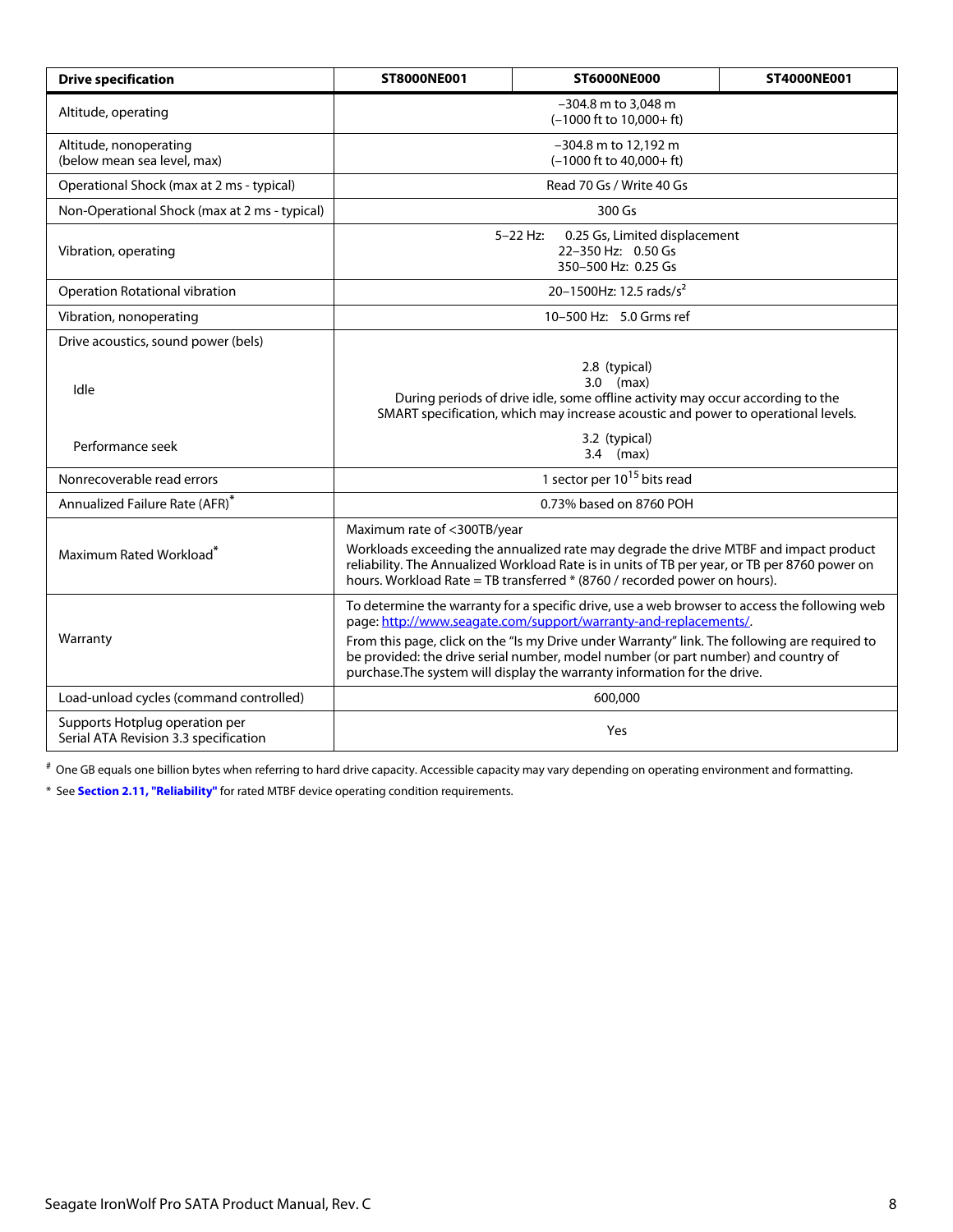# <span id="page-9-0"></span>**2.2 Formatted capacity**

| ST models   | <b>Formatted capacity*</b><br><b>Guaranteed sectors</b> |                | <b>Bytes per logical sector</b> |
|-------------|---------------------------------------------------------|----------------|---------------------------------|
| ST8000NE001 | 8TB                                                     | 15,628,053,168 |                                 |
| ST6000NE000 | 6TB                                                     | 11,721,045,168 | 512                             |
| ST4000NE001 | 4TB                                                     | 7,814,037,168  |                                 |

\* One GB equals one billion bytes when referring to hard drive capacity. Accessible capacity may vary depending on operating environment and formatting.

# <span id="page-9-1"></span>**2.2.1 LBA mode**

When addressing these drives in LBA mode, all blocks (sectors) are consecutively numbered from 0 to  $n-1$ , where n is the number of guaranteed sectors as defined above.

See **[Section 4.3.1, "Identify Device command"](#page-30-0)** (words 60-61 and 100-103) for additional information about 48-bit addressing support of drives with capacities over 137GB.

# <span id="page-9-2"></span>**2.3 Recording and interface technology**

|                                                               | 8TB, 6TB & 4TB         |
|---------------------------------------------------------------|------------------------|
| Interface                                                     | Serial ATA (SATA)      |
| Recording method                                              | Perpendicular          |
| Recording density, KBPI (Kb/in max)                           | 2509                   |
| Track density, KTPI (ktracks/in, 0 Skew)                      | 371                    |
| Areal density (Gb/in <sup>2</sup> , $\omega$ 0 skew mid-disk) | 930                    |
| Spindle speed (RPM) $(\pm 0.2\%)$                             | 7200                   |
| Internal data transfer rate (Mb/s max)                        | 2850                   |
| Sustained data transfer rate (MiB/s max)                      | 200 (214 MB/s max)     |
| I/O data-transfer rate (MB/s max)                             | 600 (Ultra DMA mode 5) |

# <span id="page-9-3"></span>**2.4 Start/stop times**

| Power-on to Ready (sec) (typ/max) | 23/30 |
|-----------------------------------|-------|
| Standby to Ready (sec) (typ/max)  | 23/30 |
| Ready to spindle stop (sec) (max) | 23    |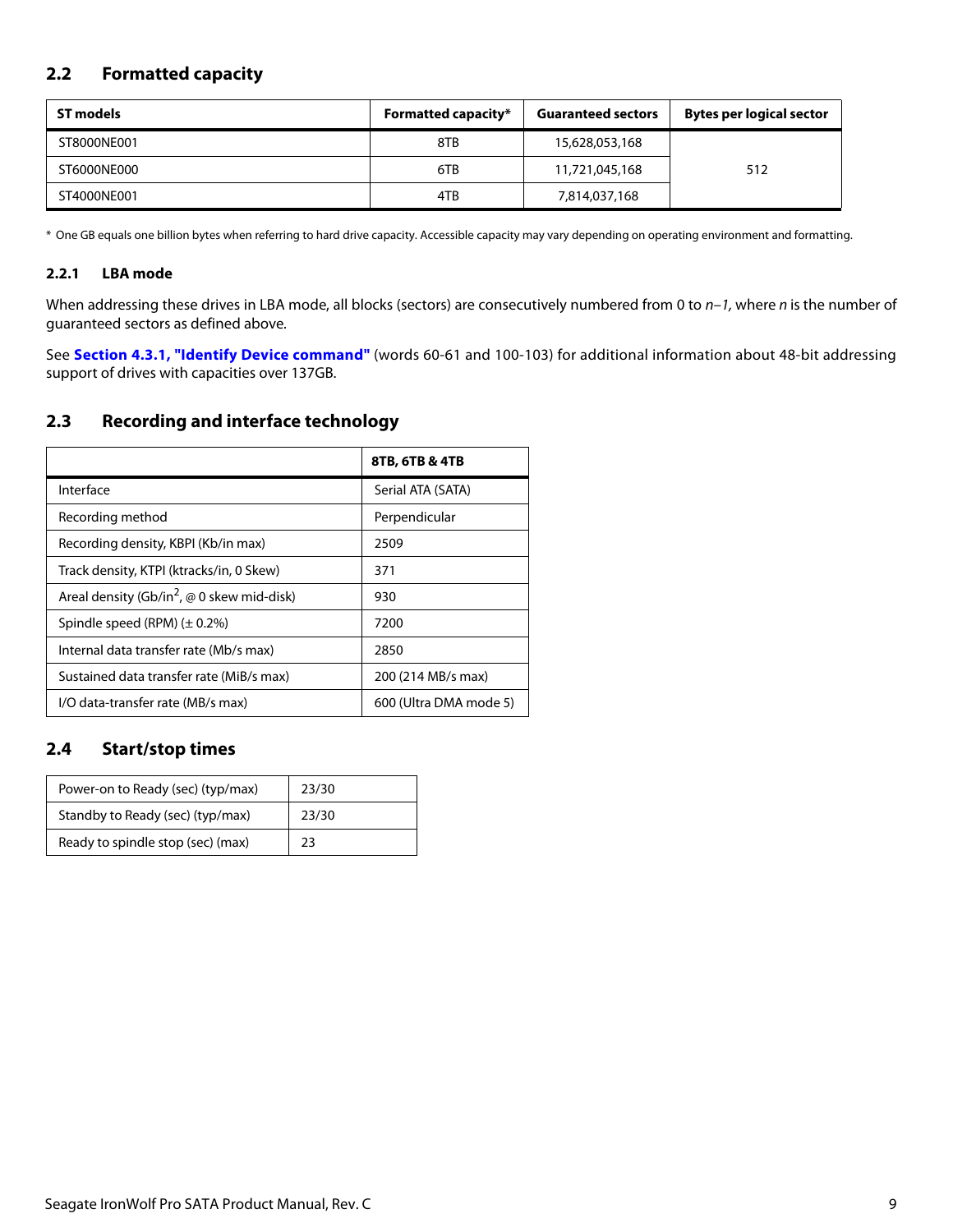# <span id="page-10-0"></span>**2.5 Power specifications**

The drive receives DC power (+5V or +12V) through a native SATA power connector. See **[Figure 3 on page 24](#page-24-5)**.

## <span id="page-10-1"></span>**2.5.1 Power consumption**

Power requirements for the drives are listed in **[Table 2](#page-10-2)** through **Table 4**. Typical power measurements are based on an average of drives tested, under nominal conditions, using 5.0V and 12.0V input voltage at 25°C ambient temperature.

## <span id="page-10-2"></span>*Table 2 DC power requirements (8TB & 6TB)*

|                                                    | 6.0Gb mode |        |              |
|----------------------------------------------------|------------|--------|--------------|
| <b>Voltage</b>                                     | $+5V$      | $+12V$ | <b>Watts</b> |
| <b>Regulation</b>                                  | ± 5%       |        | <b>Total</b> |
| Avg Idle Current*                                  | 0.227      | 0.497  | 7.06         |
| <b>Advanced Idle Current *</b>                     |            |        |              |
| Idle_A                                             | 0.226      | 0.497  | 7.06         |
| Idle_B                                             | 0.173      | 0.426  | 5.90         |
| Idle_C                                             | 0.166      | 0.226  | 3.53         |
| Standby                                            | 0.158      | 0.01   | 0.86         |
| <b>Maximum Start Current</b>                       |            |        |              |
| DC (peak DC)                                       | 0.702      | 1.65   | 23.34        |
| AC (Peak DC)                                       | 0.968      | 1.96   |              |
| <b>Operating current (random read 4K16Q)</b>       |            |        |              |
| <b>Typical DC</b>                                  | 0.393      | 0.705  | 10.36        |
| Maximum DC                                         | 0.396      | 0.717  |              |
| Maximum DC (peak)                                  | 0.11       | 2.25   |              |
| <b>Operating current (random write 4K16Q)</b>      |            |        |              |
| <b>Typical DC</b>                                  | 0.27       | 0.798  | 10.86        |
| Maximum DC                                         | 0.27       | 0.805  |              |
| Maximum DC (peak)                                  | 0.636      | 2.24   |              |
| <b>Operating current (sequential read 64K16Q)</b>  |            |        |              |
| <b>Typical DC</b>                                  | 0.696      | 0.544  | 9.94         |
| Maximum DC                                         | 0.701      | 0.546  |              |
| Maximum DC (peak)                                  | 1.23       | 1.82   |              |
| <b>Operating current (sequential write 64K16Q)</b> |            |        |              |
| <b>Typical DC</b>                                  | 0.593      | 0.539  | 9.37         |
| Maximum DC                                         | 0.593      | 0.539  |              |
| Maximum DC (peak)                                  | 0.704      | 0.853  |              |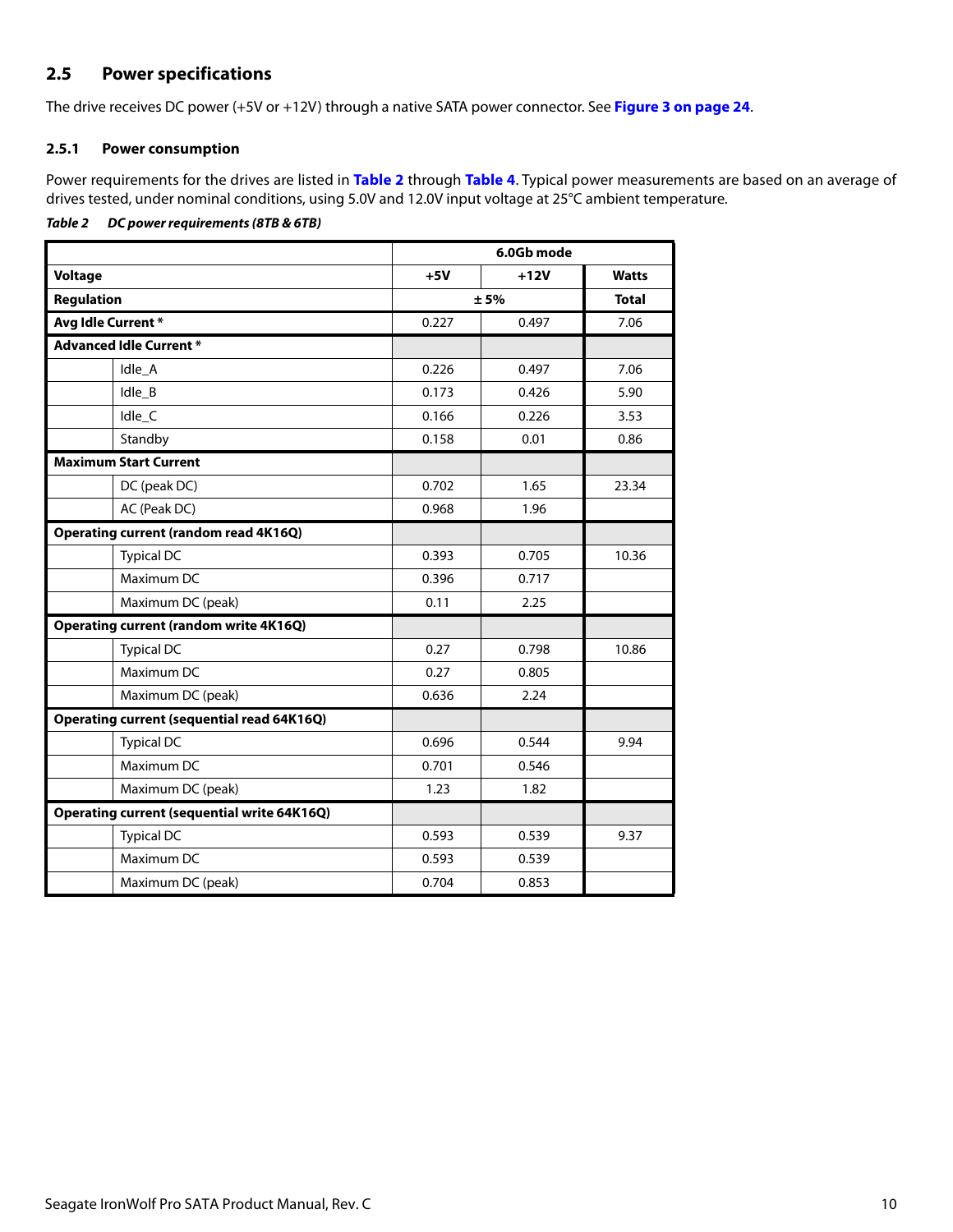## *Table 3 DC power requirements (4TB)*

|                                                    | 6.0Gb mode |        |              |
|----------------------------------------------------|------------|--------|--------------|
| <b>Voltage</b>                                     | $+5V$      | $+12V$ | <b>Watts</b> |
| <b>Regulation</b>                                  |            | ± 5%   |              |
| Avg Idle Current*                                  | 0.237      | 0.356  | 5.43         |
| <b>Advanced Idle Current *</b>                     |            |        |              |
| Idle_A                                             | 0.238      | 0.36   | 5.48         |
| Idle B                                             | 0.185      | 0.304  | 4.56         |
| Idle_C                                             | 0.179      | 0.083  | 1.89         |
| Standby                                            | 0.17       | 0.01   | 0.98         |
| <b>Maximum Start Current</b>                       |            |        |              |
| DC (peak DC)                                       | 0.702      | 1.65   | 23.34        |
| AC (Peak DC)                                       | 0.968      | 1.96   |              |
| Operating current (random read 4K16Q)              |            |        |              |
| <b>Typical DC</b>                                  | 0.393      | 0.705  | 10.36        |
| Maximum DC                                         | 0.396      | 0.717  |              |
| Maximum DC (peak)                                  | 0.11       | 2.25   |              |
| <b>Operating current (random write 4K16Q)</b>      |            |        |              |
| <b>Typical DC</b>                                  | 0.27       | 0.798  | 10.86        |
| Maximum DC                                         | 0.27       | 0.805  |              |
| Maximum DC (peak)                                  | 0.636      | 2.24   |              |
| Operating current (sequential read 64K16Q)         |            |        |              |
| <b>Typical DC</b>                                  | 0.696      | 0.544  | 9.94         |
| Maximum DC                                         | 0.701      | 0.546  |              |
| Maximum DC (peak)                                  | 1.23       | 1.82   |              |
| <b>Operating current (sequential write 64K16Q)</b> |            |        |              |
| <b>Typical DC</b>                                  | 0.593      | 0.539  | 9.37         |
| Maximum DC                                         | 0.593      | 0.539  |              |
| Maximum DC (peak)                                  | 0.704      | 0.853  |              |

\*During periods of drive idle, some offline activity may occur according to the S.M.A.R.T. specification, which may increase acoustic and power to operational levels.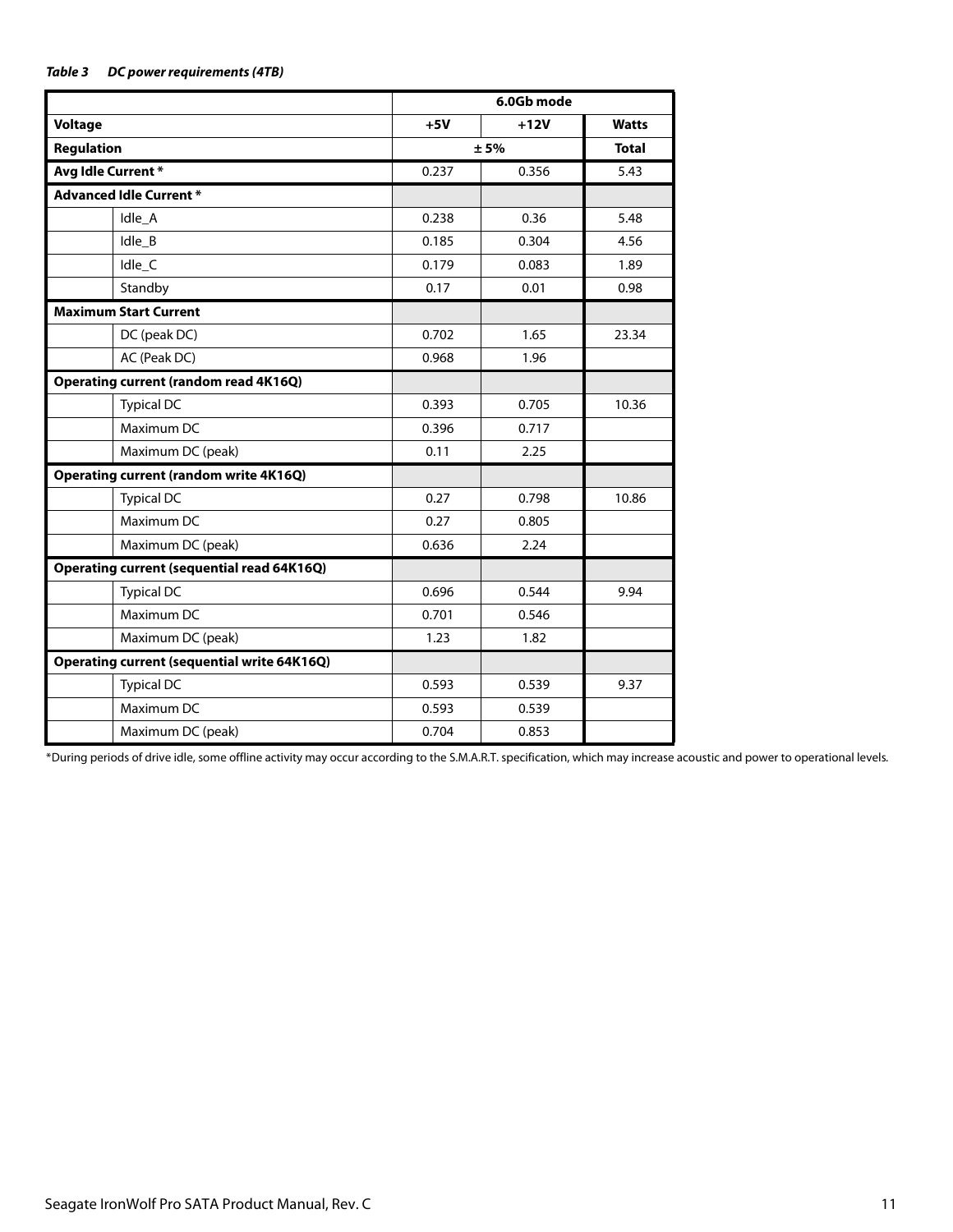# **2.5.1.1 Typical current profiles**



#### **Figure 1. 8TB & 6TB Typical 12V startup and operation current profile**



**Figure 2. 4TB Typical 12V startup and operation current profile**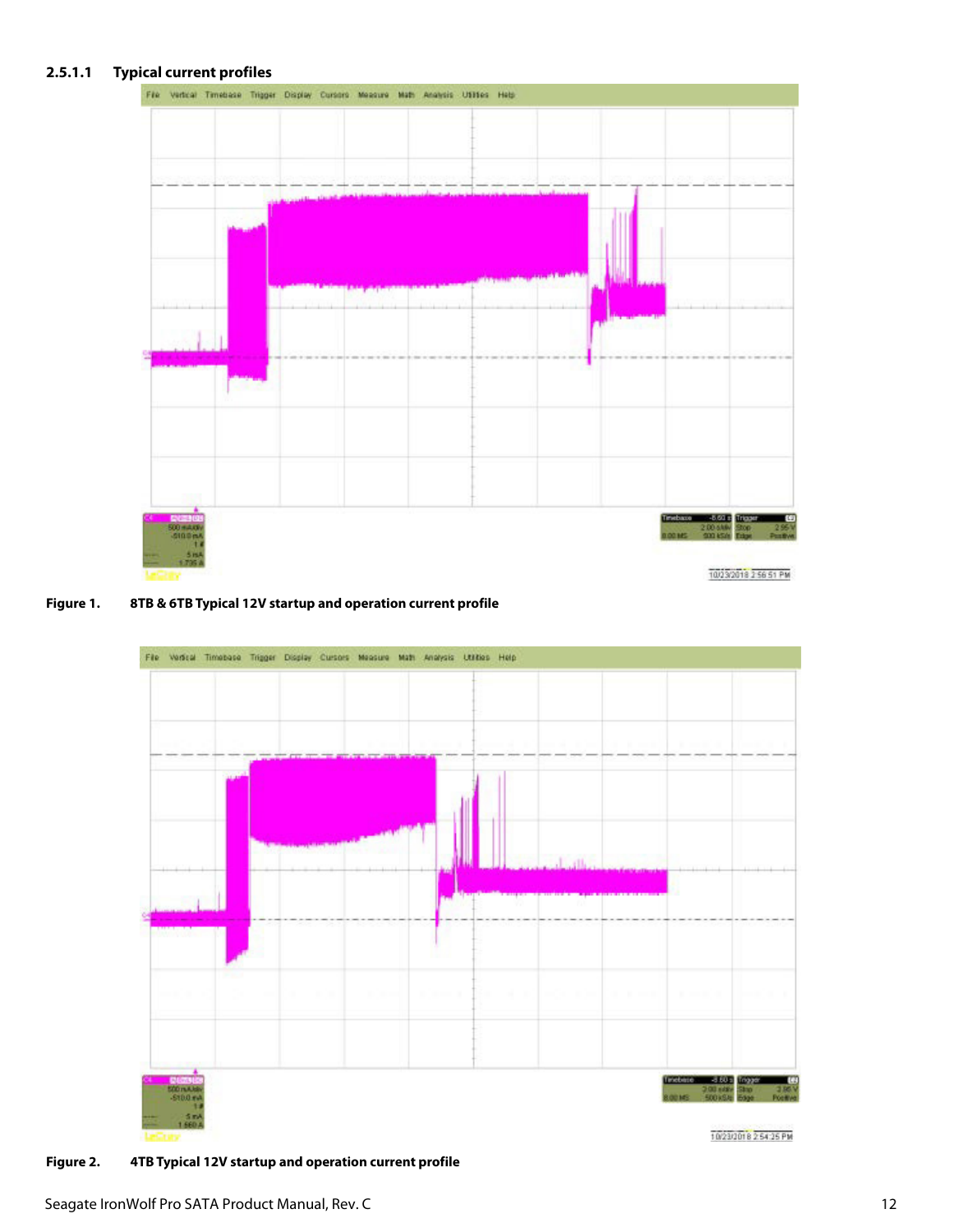## <span id="page-13-0"></span>**2.5.2 Conducted noise**

Input noise ripple is measured at the host system power supply across an equivalent 80-ohm resistive load on the +12 V line or an equivalent 15-ohm resistive load on the +5V line.

- Using 12V power, the drive is expected to operate with a maximum of 120mV peak-to-peak square-wave injected noise at up to 10MHz.
- Using 5V power, the drive is expected to operate with a maximum of 100mV peak-to-peak square-wave injected noise at up to 10MHz.

**Note** Equivalent resistance is calculated by dividing the nominal voltage by the typical RMS read/write current.

#### <span id="page-13-1"></span>**2.5.3 Voltage tolerance**

Voltage tolerance (including noise):

 $5V +10/-5%$  12V ± 10%

#### <span id="page-13-2"></span>**2.5.4 Extended Power Conditions - PowerChoice**™

Utilizing the load/unload architecture a programmable power management interface is provided to tailor systems for reduced power consumption and performance requirements.

The table below lists the supported power conditions available in PowerChoice. Power conditions are ordered from highest power consumption (and shortest recovery time) to lowest power consumption (and longest recovery time) as follows: Idle\_a power >= Idle b power >= Idle c power >= Standby z power. The further users go down in the table, the more power savings is actualized. For example, Idle b results in greater power savings than the Idle a power condition. Standby results in the greatest power savings.

| <b>Power Condition Name</b> | <b>Power Condition ID</b> | <b>Description</b>                                 |
|-----------------------------|---------------------------|----------------------------------------------------|
| Idle a                      | 81 <sub>H</sub>           | Reduced electronics                                |
| Idle b                      | 82 <sub>H</sub>           | Heads unloaded. Disks spinning at full RPM         |
| Idle c                      | 83 <sub>H</sub>           | Heads unloaded. Disks spinning at reduced RPM      |
| Standby z                   | 00 <sub>H</sub>           | Heads unloaded. Motor stopped (disks not spinning) |

Each power condition has a set of current, saved and default settings. Default settings are not modifiable. Default and saved settings persist across power-on resets. The current settings do not persist across power-on resets. At the time of manufacture, the default, saved and current settings are in the Power Conditions log match.

#### **PowerChoice is invoked using one of two methods**

- Automatic power transitions which are triggered by expiration of individual power condition timers. These timer values may be customized and enabled using the Extended Power Conditions (EPC) feature set using the standardized Set Features command interface.
- Immediate host commanded power transitions may be initiated using an EPC Set Features "Go to Power Condition" subcommand to enter any supported power condition. Legacy power commands Standby Immediate and Idle Immediate also provide a method to directly transition the drive into supported power conditions.

#### **PowerChoice exits power saving states under the following conditions**

- Any command which requires the drive to enter the PM0: Active state (media access)
- Power on reset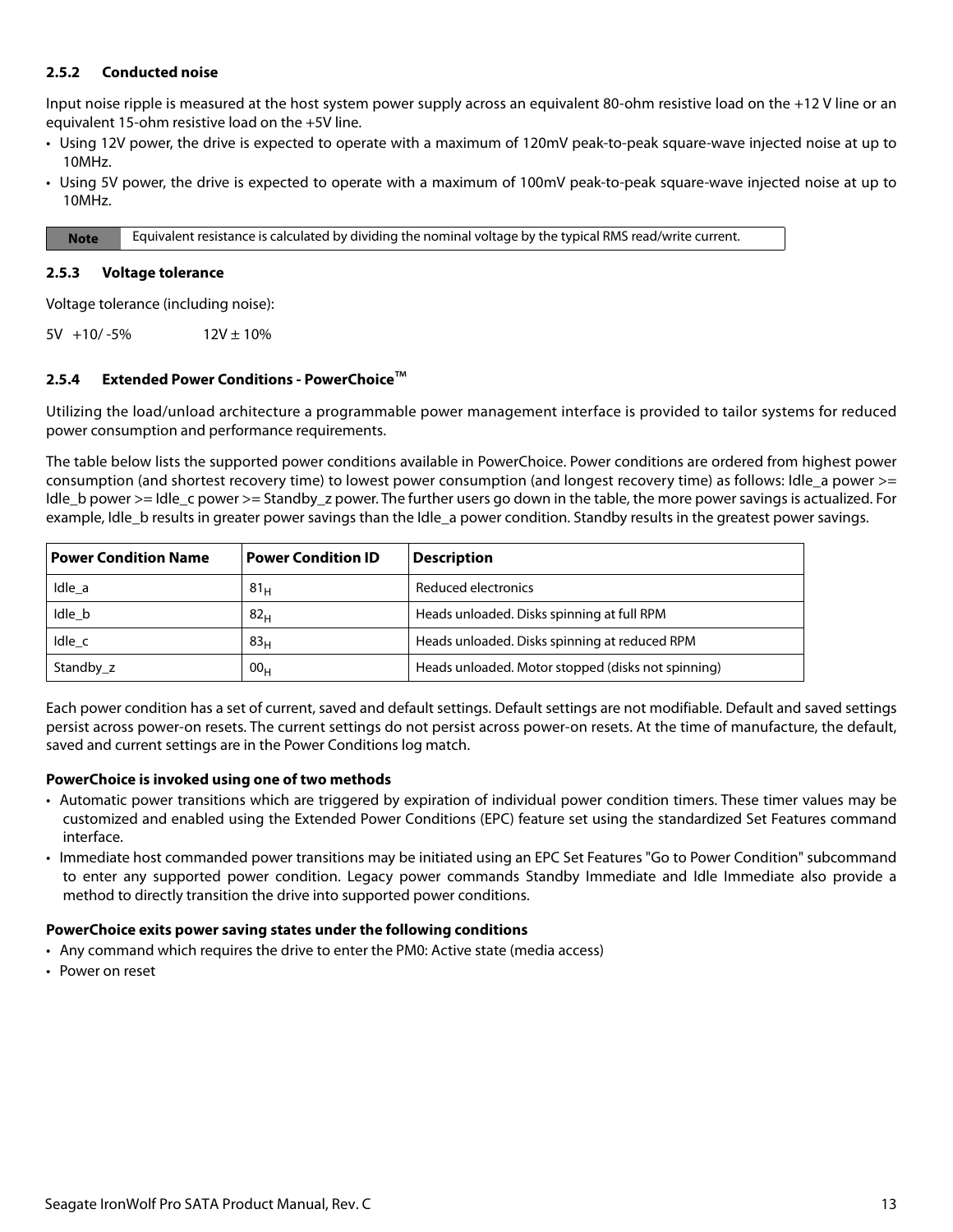#### **PowerChoice provides the following reporting methods for tracking purposes**

Check Power Mode Command

• Reports the current power state of the drive

Identify Device Command

- EPC Feature set supported flag
- EPC Feature enabled flag is set if at least one Idle power condition timer is enabled

Power Condition Log reports the following for each power condition

- Nominal recovery time from the power condition to active
- If the power condition is Supported, Changeable, and Savable
- Default enabled state, and timer value
- Saved enabled state, and timer value
- Current enabled state, and timer value

S.M.A.R.T. Read Data Reports

- Attribute 192 Emergency Retract Count
- Attribute 193 Load/Unload Cycle Count

## **PowerChoice Manufacture Default Power Condition Timer Values**

Default power condition timer values have been established to assure product reliability and data integrity. A minimum timer value threshold of two minutes ensures the appropriate amount of background drive maintenance activities occur. Attempting to set a timer values less than the specified minimum timer value threshold will result in an aborted EPC "Set Power Condition Timer" subcommand.

| <b>Power Condition Name</b> | <b>Manufacturer Default Timer Values</b> |  |
|-----------------------------|------------------------------------------|--|
| Idle a                      | 100 msec                                 |  |
| Idle b                      | 2 min                                    |  |
| Idle c                      | 4 min                                    |  |
| Standby_z                   | $15 \text{ min}$                         |  |

Setting power condition timer values less than the manufacturer specified defaults or issuing the EPC "Go to Power Condition" subcommand at a rate exceeding the default timers may limit this products reliability and data integrity.

#### **PowerChoice Supported Extended Power Condition Feature Subcommands**

| <b>EPC Subcommand</b> | <b>Description</b>                      |
|-----------------------|-----------------------------------------|
| 00 <sub>H</sub>       | <b>Restore Power Condition Settings</b> |
| $01_H$                | Go to Power Condition                   |
| 02 <sub>H</sub>       | Set Power Condition Timer               |
| 03 <sub>H</sub>       | Set Power Condition State               |
| 04 <sub>H</sub>       | Enable EPC Feature Set                  |
| 05 <sub>H</sub>       | Disable EPC Feature Set                 |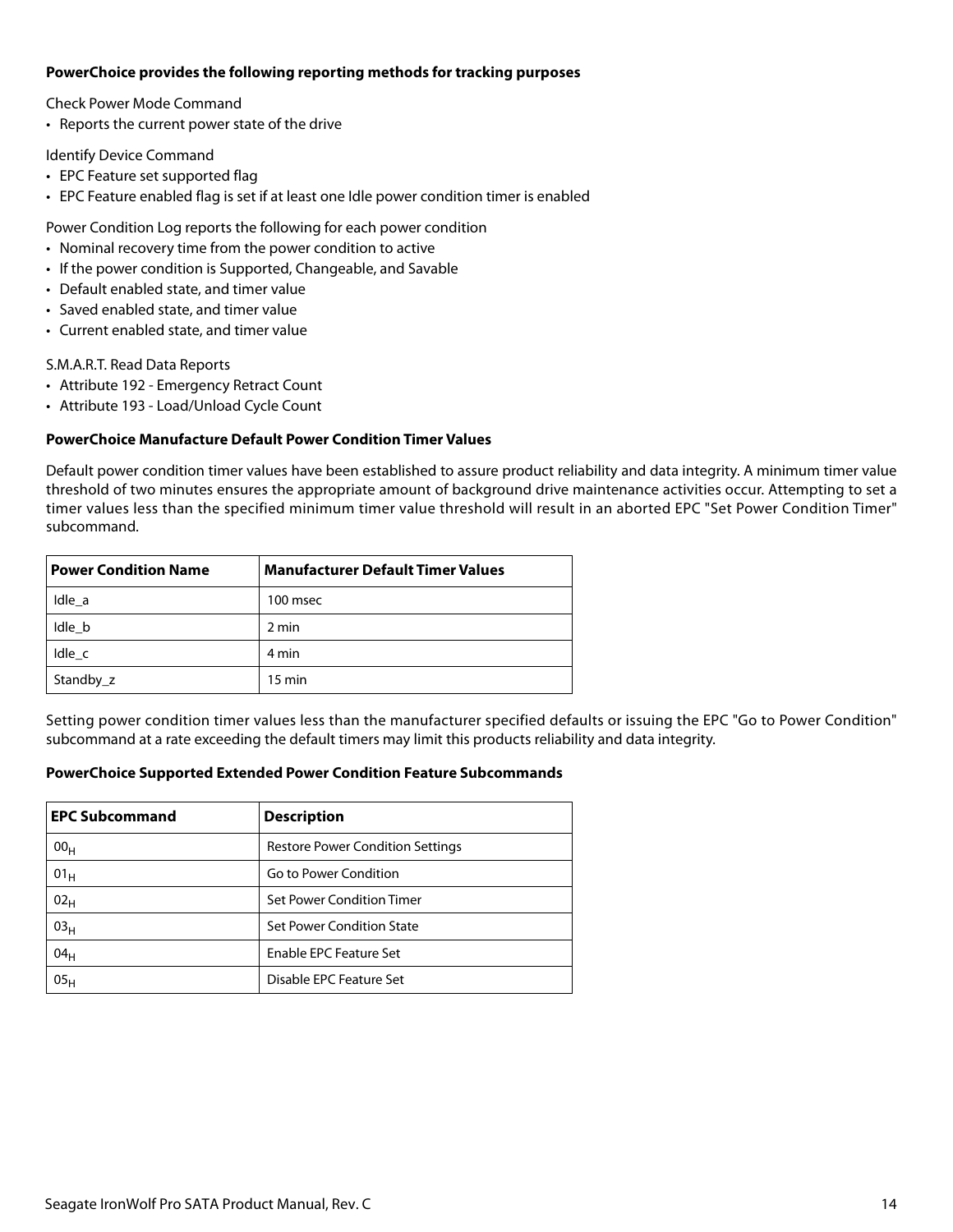## **PowerChoice Supported Extended Power Condition Identifiers**

| <b>Power Condition Identifiers</b> | <b>Power Condition Name</b> |
|------------------------------------|-----------------------------|
| 00 <sub>H</sub>                    | Standby z                   |
| $01 - 80_H$                        | Reserved                    |
| 81 <sub>H</sub>                    | Idle_a                      |
| 82 <sub>H</sub>                    | Idle_b                      |
| 83 <sub>H</sub>                    | Idle_c                      |
| $84 - FE_H$                        | Reserved                    |
| FF <sub>H</sub>                    | All EPC Power Conditions    |

# <span id="page-15-0"></span>**2.6 Environmental limits**

Temperature and humidity values experienced by the drive must be such that condensation does not occur on any drive part. Altitude and atmospheric pressure specifications are referenced to a standard day at 58.7°F (14.8°C).

**Note** To maintain optimal performance drives should be run at nominal drive temperatures and humidity. See **[Section 2.11, "Reliability"](#page-18-0)** for rated MTBF device operating condition requirements.

## <span id="page-15-1"></span>**2.6.1 Temperature**

a. Operating

41°F to 140°F (5°C to 60°C) drive case temperature range with a maximum temperature gradient of 36°F (20°C) per hour.

The maximum allowable drive case temperature is 140°F (60°C).

Air flow may be required to achieve consistent nominal drive temperature values (see **[Section 3.4](#page-24-4)**). To confirm that the required cooling is provided for the electronics and HDA, place the drive in its final mechanical configuration, and perform random write/read operations. After the temperatures stabilize, monitor the current drive temperature using the SMART temperature attribute 194 or Device Statistics log 04h page 5.

b. Non-operating

–40° to 158°F (–40° to 70°C) package ambient with a maximum gradient of 36°F (20°C) per hour. This specification assumes that the drive is packaged in the shipping container designed by Seagate for use with drive.

## <span id="page-15-2"></span>**2.6.2 Humidity**

The values below assume that no condensation on the drive occurs. Maximum wet bulb temperature is 84.2°F (29°C).

## **2.6.2.1 Relative humidity**

| Operating:     | 5% to 95% non-condensing relative humidity with a maximum gradient of 20% per hour. |
|----------------|-------------------------------------------------------------------------------------|
| Non-operating: | 5% to 95% non-condensing relative humidity with a maximum gradient of 20% per hour. |

#### <span id="page-15-3"></span>**2.6.3 Effective Altitude (sea level)**

| Operating:     | $-304.8$ m to 3048 m (-1000 ft. to 10,000+ ft.)   |
|----------------|---------------------------------------------------|
| Non-operating: | $-304.8$ m to 12,192 m (-1000 ft. to 40,000+ ft.) |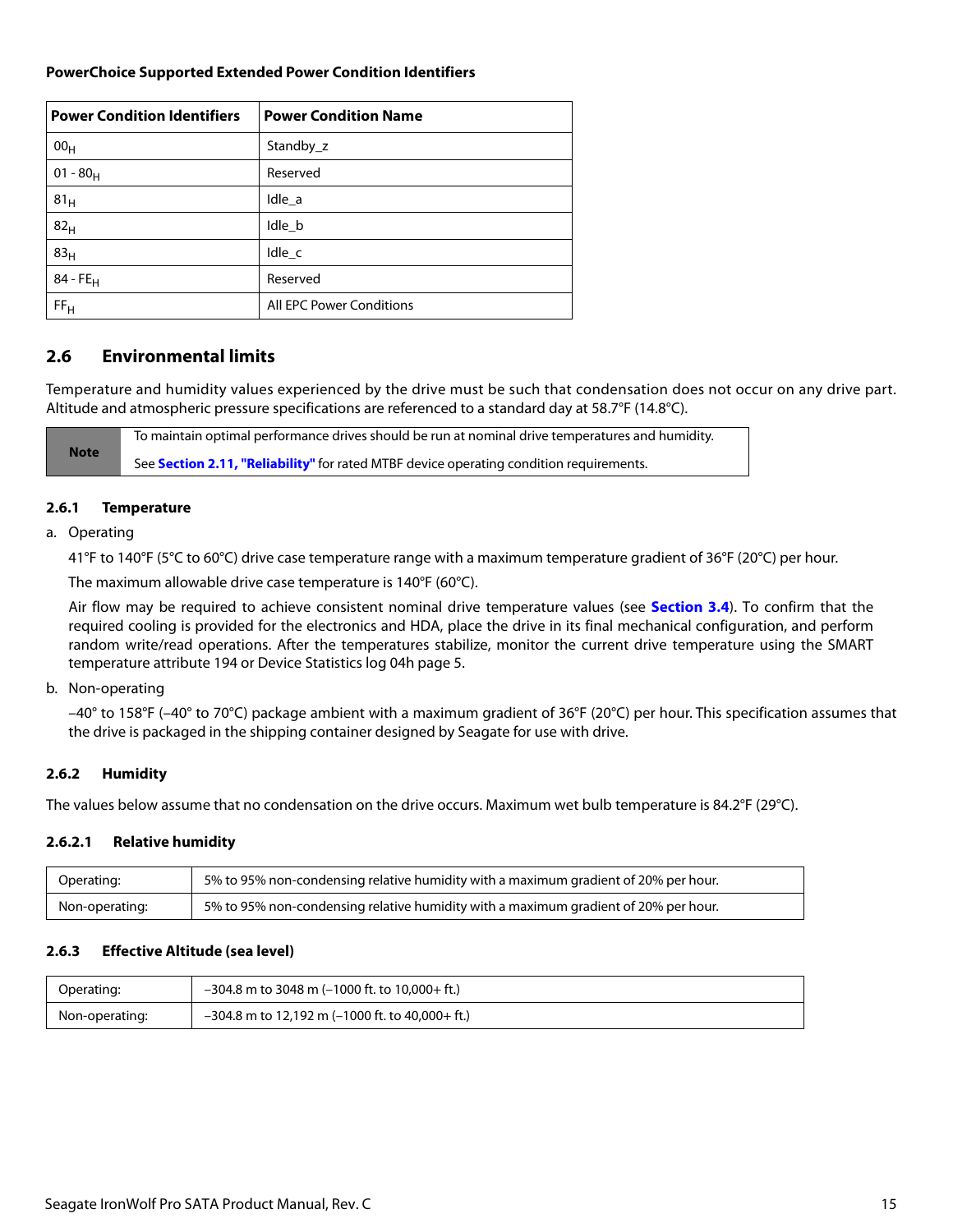# **2.7 Shock and Vibration**

Shock and vibration measurements specified in this document are made directly on the drive itself and applied in the X, Y, and Z axis at the drive mounting point locations.

## **2.7.1 Shock**

#### a. Operating

The drive will operate without error while subjected to intermittent shock pulses not exceeding 70 Gs (read) and 40 Gs (write) at a maximum duration of 2ms.

## b. Non-operating

The drive will operate without non-recoverable errors after being subjected to shock pulses not exceeding 300g at a maximum duration of 2ms.

## **2.7.2 Vibration**

a. Linear Random Operating Vibration

The drive will operate without non-recoverable errors while being subjected to the random power spectral density noise specified below.

| PSD of 5-500 Hz random noise at 0.70 g rms                      |  |  |  |  |  |  |
|-----------------------------------------------------------------|--|--|--|--|--|--|
| <b>Frequency (Hz)</b><br>250<br>200<br>500<br>20                |  |  |  |  |  |  |
| $G^2/Hz$<br>0.00210<br>0.00210<br>0.00020<br>0.00025<br>0.00020 |  |  |  |  |  |  |

## b. Random Rotary Operating Vibration

The drive will exhibit greater than 90% throughput for sequential and random write operations while subjected to the shaped random power spectral density noise specified below.

| PSD Profile 20-1500 Hz at 12.5 rad/sec^2          |  |  |  |  |  |
|---------------------------------------------------|--|--|--|--|--|
| <b>Frequency (Hz)</b><br>1500<br>200<br>800<br>20 |  |  |  |  |  |
|                                                   |  |  |  |  |  |

c. Linear Random Non-Operating Vibration

The drive will not incur physical damage or have non-recoverable errors after being subjected to the power spectral density noise specified below.

| PSD Profile 2-500 Hz at 2.27 g rms |       |       |       |       |  |  |
|------------------------------------|-------|-------|-------|-------|--|--|
| Frequency(Hz) <br>500<br>100       |       |       |       |       |  |  |
| $ G^2/HZ $                         | 0.001 | 0.030 | 0.030 | 0.001 |  |  |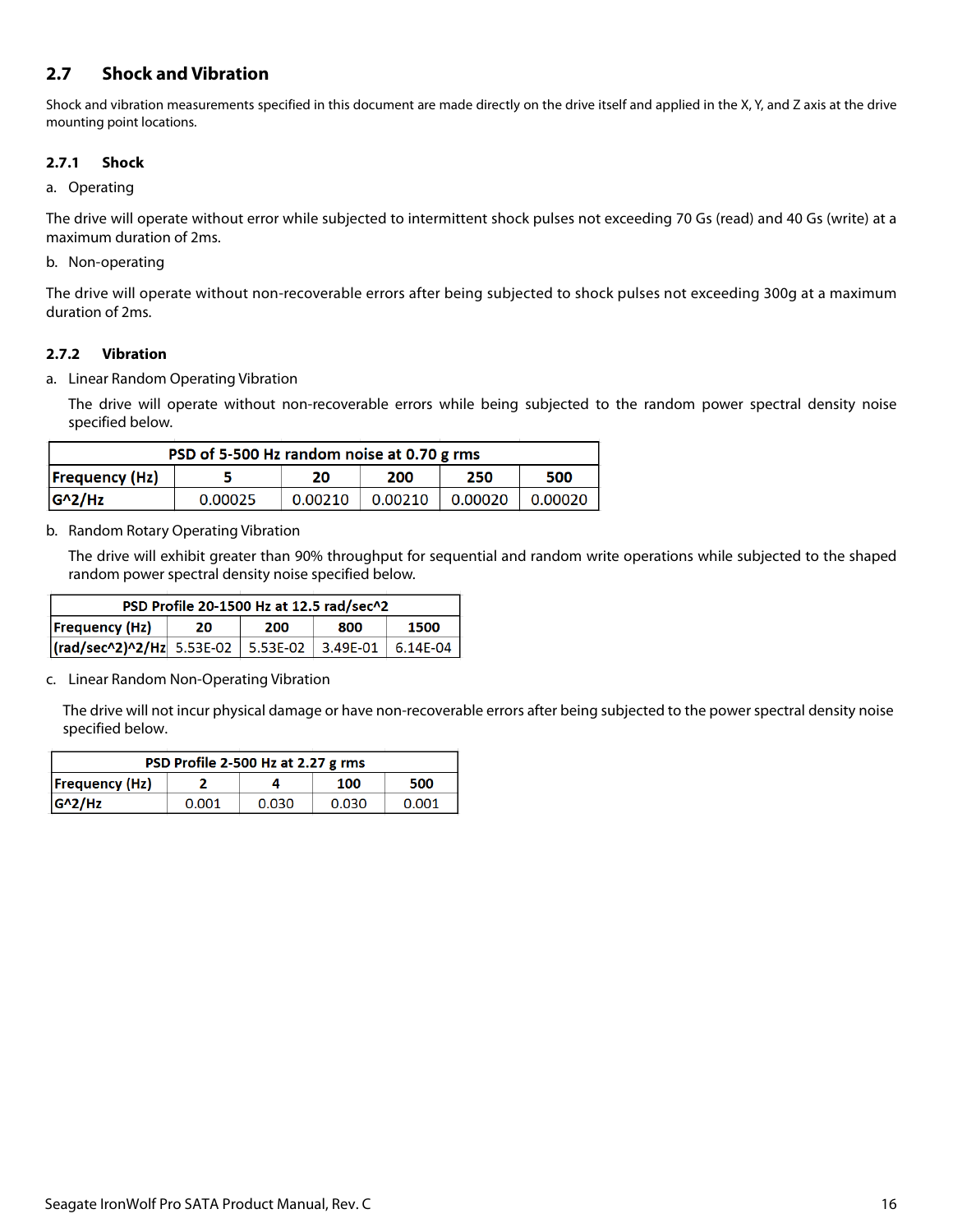# <span id="page-17-0"></span>**2.8 Acoustics**

Drive acoustics are measured as overall A-weighted acoustic sound power levels (no pure tones). All measurements are consistent with ISO document 7779. Sound power measurements are taken under essentially free-field conditions over a reflecting plane. For all tests, the drive is oriented with the cover facing upward.

| <b>Note</b> | For seek mode tests, the drive is placed in seek mode only.<br>The number of seeks per second is defined by the following equation: |
|-------------|-------------------------------------------------------------------------------------------------------------------------------------|
|             | (Number of seeks per second $= 0.4$ / (average latency + average access time )                                                      |

#### *Table 4 Fluid Dynamic Bearing (FDB) motor acoustics*

|            | Idle*                                | Performance seek                 |
|------------|--------------------------------------|----------------------------------|
| All models | $2.8$ bels (typ)<br>$3.0$ bels (max) | 3.2 bels (typ)<br>3.4 bels (max) |

\*During periods of drive idle, some offline activity may occur according to the S.M.A.R.T. specification, which may increase acoustic and power to operational levels.

# <span id="page-17-1"></span>**2.9 Test for Prominent Discrete Tones (PDTs)**

Seagate follows the ECMA-74 standards for measurement and identification of PDTs. An exception to this process is the use of the absolute threshold of hearing. Seagate uses this threshold curve (originated in ISO 389-7) to discern tone audibility and to compensate for the inaudible components of sound prior to computation of tone ratios according to Annex D of the ECMA-74 standards.

# <span id="page-17-2"></span>**2.10 Electromagnetic immunity**

When properly installed in a representative host system, the drive operates without errors or degradation in performance when subjected to the radio frequency (RF) environments defined in the following table:

| <b>Test</b>               | <b>Description</b>                                                                                       | <b>Performance level</b> | Reference standard               |
|---------------------------|----------------------------------------------------------------------------------------------------------|--------------------------|----------------------------------|
| Electrostatic discharge   | Contact, HCP, VCP: $\pm$ 4 kV; Air: $\pm$ 8 kV                                                           | B                        | EN 61000-4-2: 95                 |
| Radiated RF immunity      | 80 to 1000 MHz, 3 V/m,<br>80% AM with 1 kHz sine<br>900 MHz, 3 V/m, 50% pulse modulation $\omega$ 200 Hz | A                        | EN 61000-4-3:96<br>ENV 50204: 95 |
| Electrical fast transient | $\pm$ 1 kV on AC mains, $\pm$ 0.5 kV on external I/O                                                     | B                        | EN 61000-4-4: 95                 |
| Surge immunity            | $\pm$ 1 kV differential, $\pm$ 2 kV common, AC mains                                                     | B                        | EN 61000-4-5: 95                 |
| Conducted RF immunity     | 150 kHz to 80 MHz, 3 Vrms, 80% AM with 1 kHz sine                                                        | A                        | EN 61000-4-6: 97                 |
| Voltage dips, interrupts  | 0% open, 5 seconds<br>0% short, 5 seconds<br>40%, 0.10 seconds<br>70%, 0.01 seconds                      | B                        | EN 61000-4-11:94                 |

#### *Table 5 Radio frequency environments*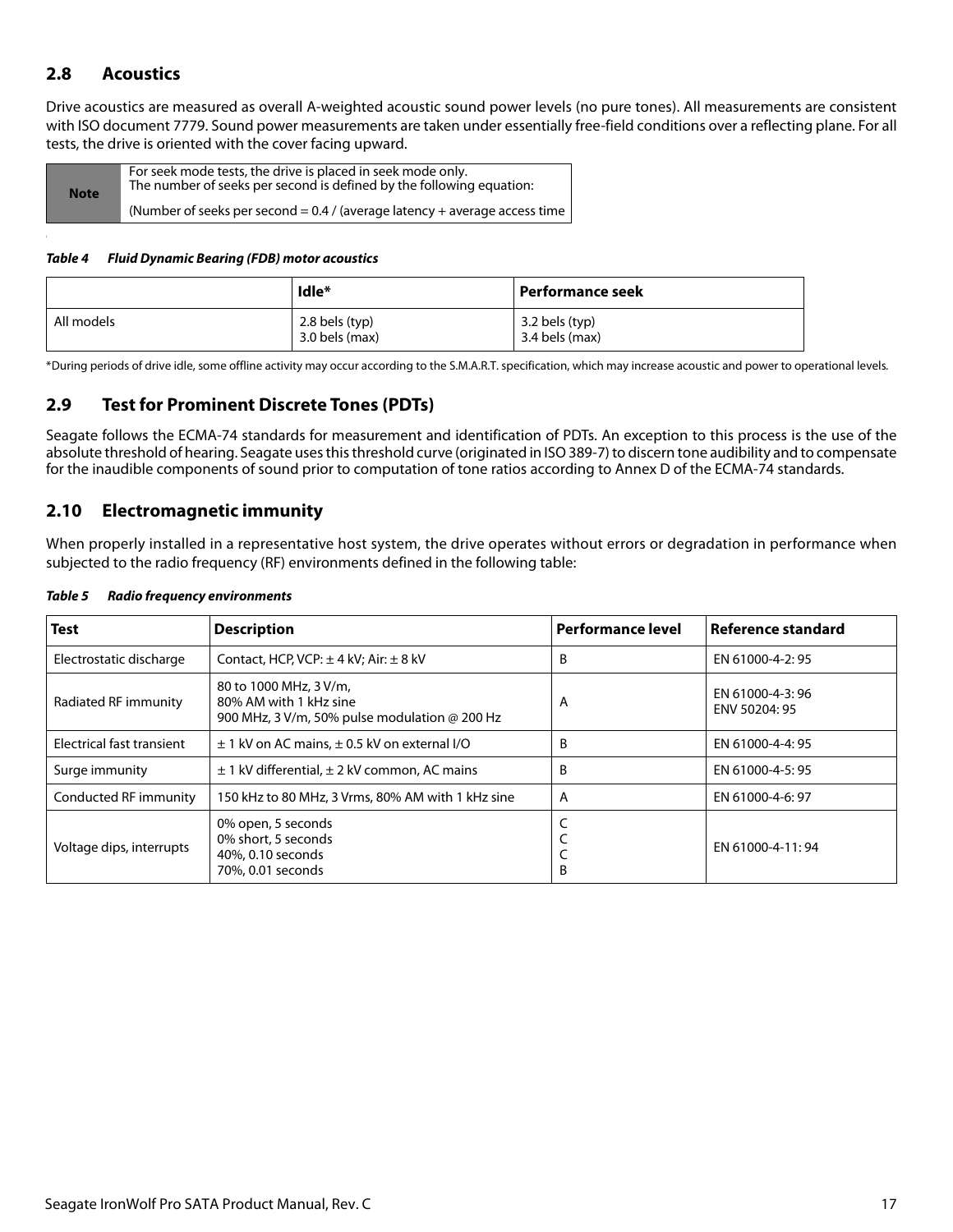# <span id="page-18-0"></span>**2.11 Reliability**

### <span id="page-18-1"></span>**2.11.1 Annualized Failure Rate (AFR) and Mean Time Between Failures (MTBF)**

The production disk drive shall achieve an annualized failure-rate of 0.73% (MTBF of 1,200,000 hours) over a 5 year service life when used in Enterprise Storage field conditions as limited by the following:

- 8760 power-on hours per year.
- HDA temperature as reported by the drive  $\epsilon$  = 40°C
- Ambient wet bulb temp  $<= 26^{\circ}C$
- Typical workload
- The AFR (MTBF) is a population statistic not relevant to individual units
- ANSI/ISA S71.04-2013 G2 classification levels and dust contamination to ISO 14644-1 Class 8 standards (as measured at the device)

The MTBF specification for the drive assumes the operating environment is designed to maintain nominal drive temperature and humidity. Occasional excursions in operating conditions between the rated MTBF conditions and the maximum drive operating conditions may occur without significant impact to the rated MTBF. However continual or sustained operation beyond the rated MTBF conditions will degrade the drive MTBF and reduce product reliability.

| Nonrecoverable read errors                 | 1 per $10^{15}$ bits read, max                                                                                                                                                                                                                                                                                                                                                                                                        |
|--------------------------------------------|---------------------------------------------------------------------------------------------------------------------------------------------------------------------------------------------------------------------------------------------------------------------------------------------------------------------------------------------------------------------------------------------------------------------------------------|
| Load unload cycles<br>(command controlled) | 600,000 cycles                                                                                                                                                                                                                                                                                                                                                                                                                        |
| Maximum Rated Workload                     | Maximum rate of <300TB/year<br>Workloads exceeding the annualized rate may degrade the drive MTBF and impact product<br>reliability. The Annualized Workload Rate is in units of TB per year, or TB per 8760 power on<br>hours. Workload Rate = TB transferred * (8760 / recorded power on hours).                                                                                                                                    |
| Warranty                                   | To determine the warranty for a specific drive, use a web browser to access the following web<br>page: http://www.seagate.com/support/warranty-and-replacements/.<br>From this page, click on the "Is my Drive under Warranty" link. The following are required to be<br>provided: the drive serial number, model number (or part number) and country of purchase.<br>The system will display the warranty information for the drive. |
| Preventive maintenance                     | None required.                                                                                                                                                                                                                                                                                                                                                                                                                        |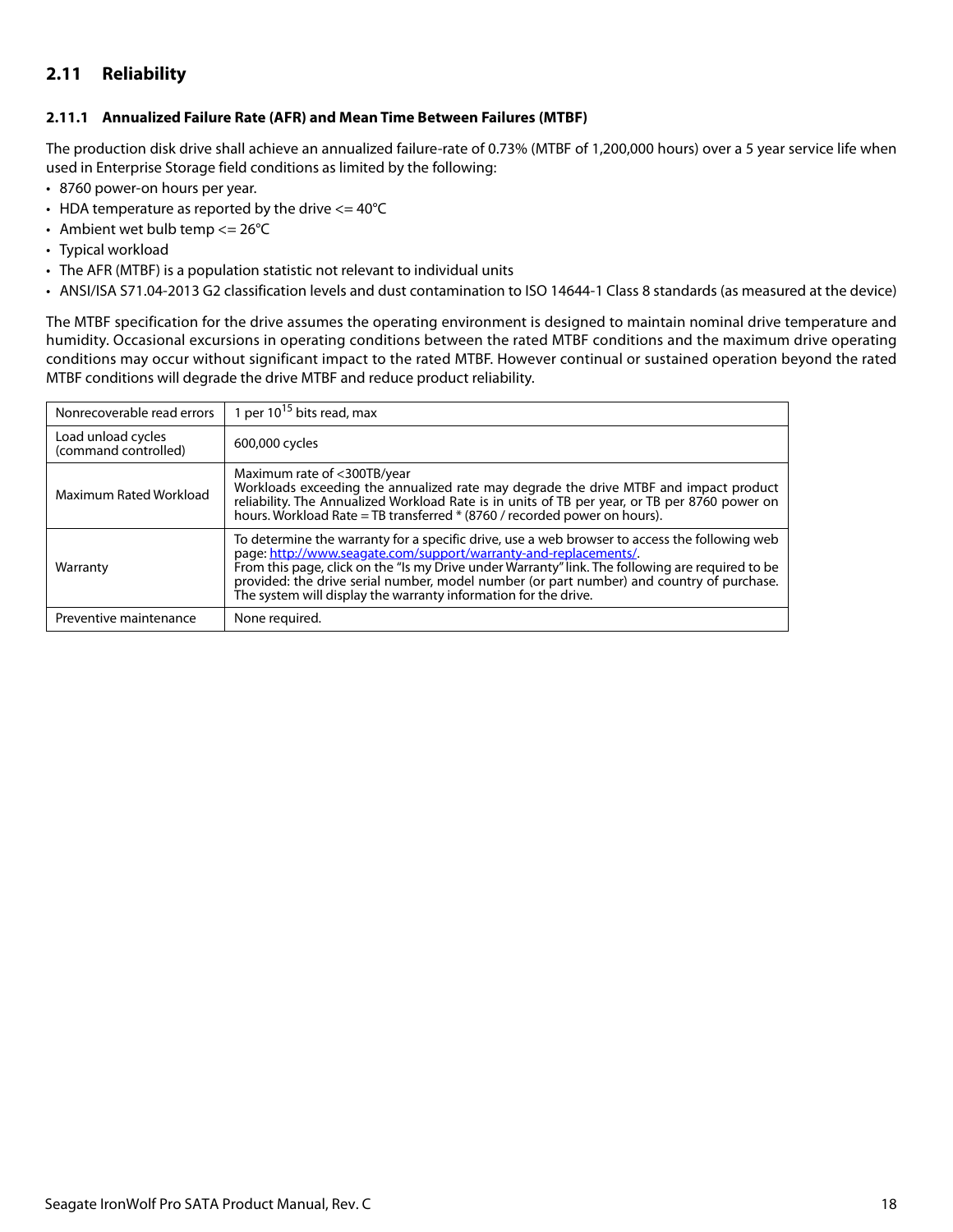# <span id="page-19-0"></span>**2.12 Agency and Safety Certifications**

Each Hard Drive and Solid State Drive ("drives") has a product label that includes certifications that are applicable to that specific drive. The following information provides an overview of requirements that may be applicable to the drive.

# <span id="page-19-1"></span>**2.12.1 Safety certification**

The drives are recognized in accordance with UL/cUL 60950-1 and EN 60950-1.

The security features of Self-Encrypting Drive models are based on the "TCG Storage Architecture Core Specification" and the "TCG Storage Workgroup Security Subsystem Class: Enterprise A" specification with additional vendor-unique features as noted in this product manual.

## <span id="page-19-2"></span>**2.12.2 Regulatory Models**

The following regulatory model number represent all features and configurations within the series:

Regulatory Model Numbers: STL010

## <span id="page-19-3"></span>**2.12.3 European Union (EU) CE Marking Requirements**

Drives that display the CE mark comply with the European Union (EU) requirements specified in the Electromagnetic Compatibility Directive (2014/30/EU) put into force on 20 April 2016. Testing is performed to the levels specified by the product standards for Information Technology Equipment (ITE). Emission levels are defined by EN 55032:2012, Class B and the immunity levels are defined by EN 55024:2010.

The drives also meet the requirements of The Low Voltage Directive (LVD) 2014/35/EU.

Seagate drives are tested in representative end-user systems. Although CE-marked Seagate drives comply with all relevant regulatory requirements and standards for the drives, Seagate cannot guarantee that all system-level products into which the drives are installed comply with all regulatory requirements and standards applicable to the system-level products. The drive is designed for operation inside a properly designed system (e.g., enclosure designed for the drive), with properly shielded I/O cable (if necessary) and terminators on all unused I/O ports. Computer manufacturers and system integrators should confirm EMC compliance and provide CE marking for the system-level products.

For compliance with the RoHS "Recast" Directive 2011/65/EU (RoHS 2), **[See Section 2.13.1 on page 21](#page-21-1)** .

## <span id="page-19-4"></span>**2.12.4 Australian RCM Compliance Mark**

If these models have the RCM marking, they comply with the Australia/New Zealand Standard AS/NZ CISPR32 and meet the Electromagnetic Compatibility (EMC) Framework requirements of the Australian Communication and Media Authority (ACMA).

## <span id="page-19-5"></span>**2.12.5 Canada ICES-003**

If this model has the ICES-003:2016 marking it complies with requirements of ICES tested per ANSI C63.4-2014.

## <span id="page-19-6"></span>**2.12.6 South Korean KC Certification Mark**

The South Korean KC Certification Mark means the drives comply with paragraph 1 of Article 11 of the Electromagnetic Compatibility control Regulation and meet the Electromagnetic Compatibility (EMC) Framework requirements of the Radio Research Agency (RRA) Communications Commission, Republic of Korea.These drives have been tested and comply with the Electromagnetic Interference/ Electromagnetic Susceptibility (EMI/EMS) for Class B products. Drives are tested in a representative, end-user system by a Koreanrecognized lab.

| 기 종 별                  | 사 용 자 안 내 문                                                                 |
|------------------------|-----------------------------------------------------------------------------|
| B급 기기<br>(가정용 방송통신기자재) | 이 기기는 가정용(B 급) 전자파적합기기로서 주로<br>가정에서 사용하는 것을 목적으로 하며, 모든<br>지역에서 사용할 수 있습니다. |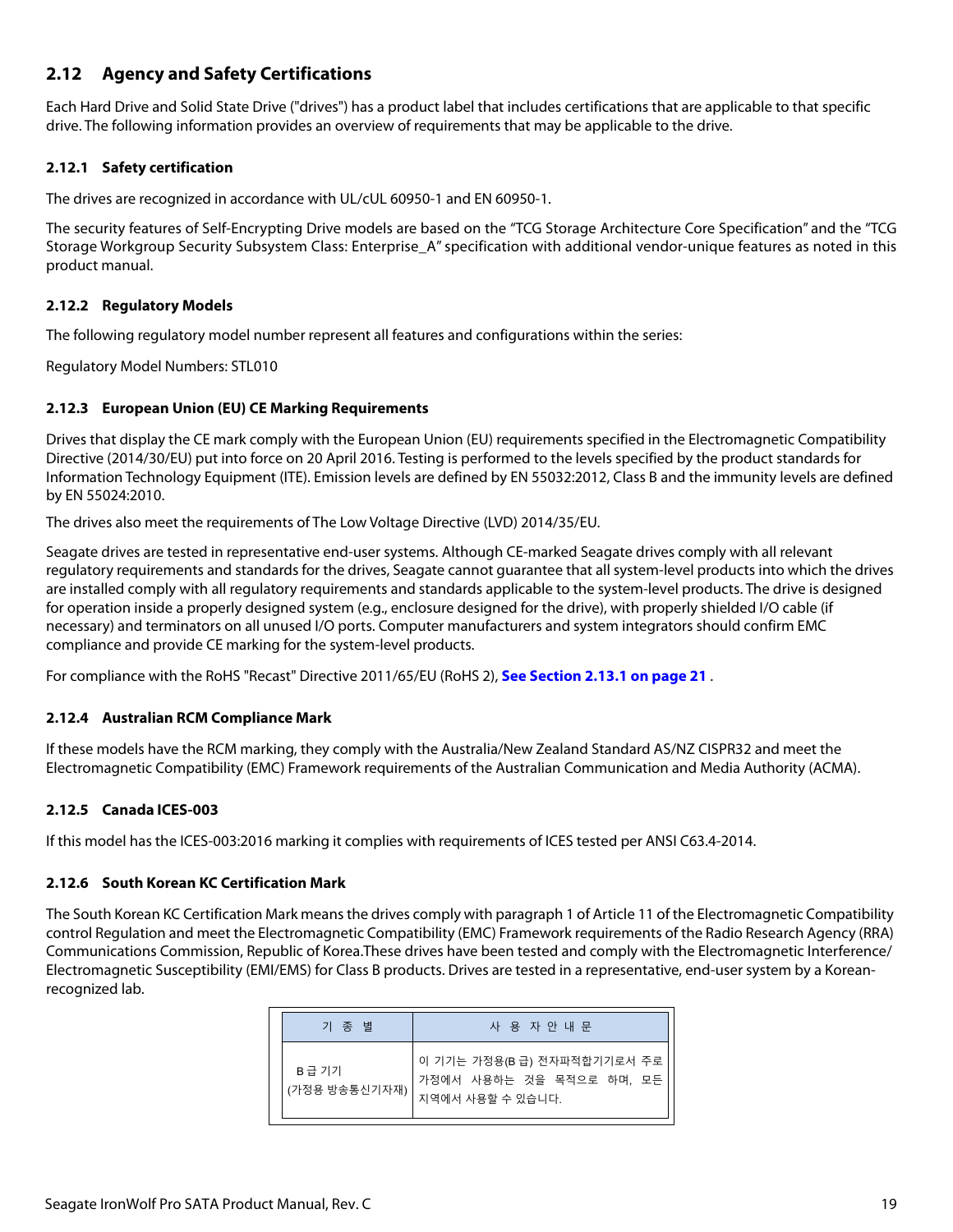## <span id="page-20-0"></span>**2.12.7 Morocco Commodity Mark**

To satisfy our OEM customers, Seagate has added the Moroccan Commodity Mark to the drives provided to the OEM for the sale of Customer Kits produced by our OEM customers that are intended to be incorporated into the OEM's finished system-level product by an end user. The Customer Kits are considered 'devices' under Morocco's Order of the Minister of Industry, Trade, Investment and Digital Economy No. 2574-14 of 29 Ramadan 1436 (16 July 2015) on electromagnetic compatibility of equipment.

Seagate drives are tested for compliance and complies with the European Union (EU) Electromagnetic Compatibility (EMC) Directive 2014/30/EU and the Low Voltage Directive (LVD) 2014/35/EU. Accordingly, the drives also meets the requirements of Morocco's Order of the Minister of Industry, Trade, Investment and Digital Economy No. 2574-14 of 29 Ramadan 1436 (16 July 2015) on electromagnetic compatibility of equipment.

#### <span id="page-20-1"></span>**2.12.8 Taiwanese BSMI**

Drives with the Taiwanese certification mark comply with Chinese National Standard, CNS13438.

For compliance with the Taiwan Bureau of Standards, Metrology and Inspection's (BSMI) requirements, **[See Section 2.13.3 on page 22](#page-22-0)** .

## <span id="page-20-2"></span>**2.12.9 FCC verification**

These drives are intended to be contained solely within a personal computer or similar enclosure (not attached as an external device). As such, each drive is considered to be a subassembly even when it is individually marketed to the customer. As a subassembly, no Federal Communications Commission verification or certification of the device is required.

Seagate has tested this device in enclosures as described above to ensure that the total assembly (enclosure, disk drive, motherboard, power supply, etc.) does comply with the limits for a Class B computing device, pursuant to Subpart J, Part 15 of the FCC rules. Operation with noncertified assemblies is likely to result in interference to radio and television reception.

**Radio and television interference.** This equipment generates and uses radio frequency energy and if not installed and used in strict accordance with the manufacturer's instructions, may cause interference to radio and television reception.

This equipment is designed to provide reasonable protection against such interference in a residential installation. However, there is no guarantee that interference will not occur in a particular installation. If this equipment does cause interference to radio or television, which can be determined by turning the equipment on and off, users are encouraged to try one or more of the following corrective measures:

- Reorient the receiving antenna.
- Move the device to one side or the other of the radio or TV.
- Move the device farther away from the radio or TV.
- Plug the computer into a different outlet so that the receiver and computer are on different branch outlets.

If necessary, users should consult a dealer or an experienced radio/television technician for additional suggestions. Users may find helpful the following booklet prepared by the Federal Communications Commission: How to Identify and Resolve Radio-Television Interference Problems. This booklet is available from the Superintendent of Documents, U.S. Government Printing Office, Washington, DC 20402. Refer to publication number 004-000-00345-4.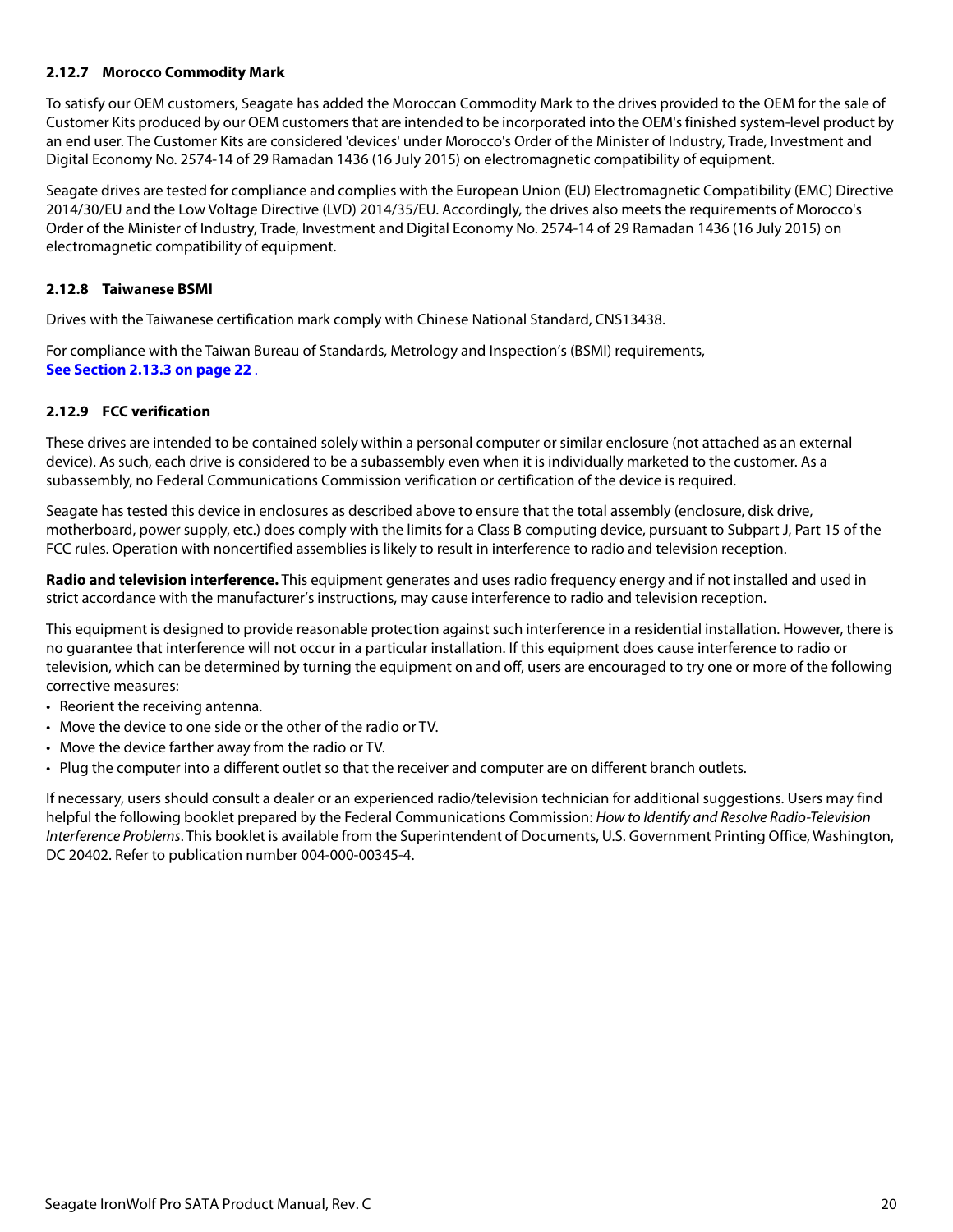# <span id="page-21-0"></span>**2.13 Environmental protection**

Seagate designs its products to meet environmental protection requirements worldwide, including regulations restricting certain chemical substances.

# <span id="page-21-1"></span>**2.13.1 European Union Restriction of Hazardous Substance Law**

# **2.13.1.1 Restriction of Hazardous Substances in Electrical and Electronic Equipment**

Seagate drives are designed to be compliant with the European Union RoHS "Recast" Directive 2011/65/EU (RoHS 2) as amended by Directive (EU) 2015/863. The RoHS2 restricts the use of certain hazardous substances such as Lead, Cadmium, Mercury, Hexavalent Chromium, Polybrominated Biphenyls (PBB) and Polybrominated Diphenyl Ether (PBDE), BisBis(2-Ethylhexyl) phthalate (DEHP), Benzyl butyl phthalate (BBP), Dibutyl phthalate (DBP), and Diisobutyl phthalate (DIBP) in electrical and electronic equipment (EEE).

# **2.13.1.2 Substances of Very High Concern (SVHC)**

The European Union REACH (Registration, Evaluation, Authorization and Restriction of Chemicals) Regulation (EC) 1907/2006 regulates chemicals shipped into and used in Europe. A number of parts and materials in Seagate products are procured from external suppliers. We rely on the representations of our suppliers regarding the presence of REACH substances in these articles and materials. Our supplier contracts require compliance with our chemical substance restrictions, and our suppliers document their compliance with our requirements by providing full-disclosure material content declarations that disclose inclusion of any REACHregulated substance in such articles or materials. Product-specific REACH declarations are available upon request through your Seagate Sales Representative.

## <span id="page-21-2"></span>**2.13.2 China Requirements —China RoHS 2**



China RoHS 2 refers to the Ministry of Industry and Information Technology Order No. 32, effective July 1, 2016, titled Management Methods for the Restriction of the Use of Hazardous Substances in Electrical and Electronic Products. To comply with China RoHS 2, Seagate determines this product's Environmental Protection Use Period (EPUP) to be 20 years in accordance with the Marking for the Restricted Use of Hazardous Substances in Electronic and Electrical Products, SJT 11364-2014.

| 部件名称                                                                                                                                                                | 有害物质<br><b>Hazardous Substances</b> |           |           |                    |               |                 |
|---------------------------------------------------------------------------------------------------------------------------------------------------------------------|-------------------------------------|-----------|-----------|--------------------|---------------|-----------------|
| Part Name                                                                                                                                                           | 铅<br>(Pb)                           | 汞<br>(Hq) | 镉<br>(Cd) | 六价铬<br>$(Cr^{+6})$ | 多溴联苯<br>(PBB) | 多溴二苯醚<br>(PBDE) |
| 硬盘驱动器<br><b>HDD</b>                                                                                                                                                 | X                                   | $\Omega$  | O         | $\Omega$           | O             | O               |
| 印刷电路板组装<br><b>PCBA</b>                                                                                                                                              | X                                   |           | $\Omega$  | $\Omega$           | O             | O               |
| 本表格依据 SJ/T 11364 的规定编制。<br>This table is prepared in accordance with the provisions of SJ/T 11364-2014<br>O: 表示该有害物质在该部件所有均质材料中的含量均在 GB/T 26572 规定的限量要求以下。          |                                     |           |           |                    |               |                 |
| Indicates that the hazardous substance contained in all of the homogeneous materials for this<br>O:<br>part is below the limit requirement of GB/T26572.            |                                     |           |           |                    |               |                 |
| X: 表示该有害物质至少在该部件的某一均质材料中的含量超出 GB/T 26572 规定的限量要求。                                                                                                                   |                                     |           |           |                    |               |                 |
| X: Indicates that the hazardous substance contained in at least one of the homogeneous materials<br>used for this part is above the limit requirement of GB/T26572. |                                     |           |           |                    |               |                 |

#### **Table 6 China - Hazardous Substances**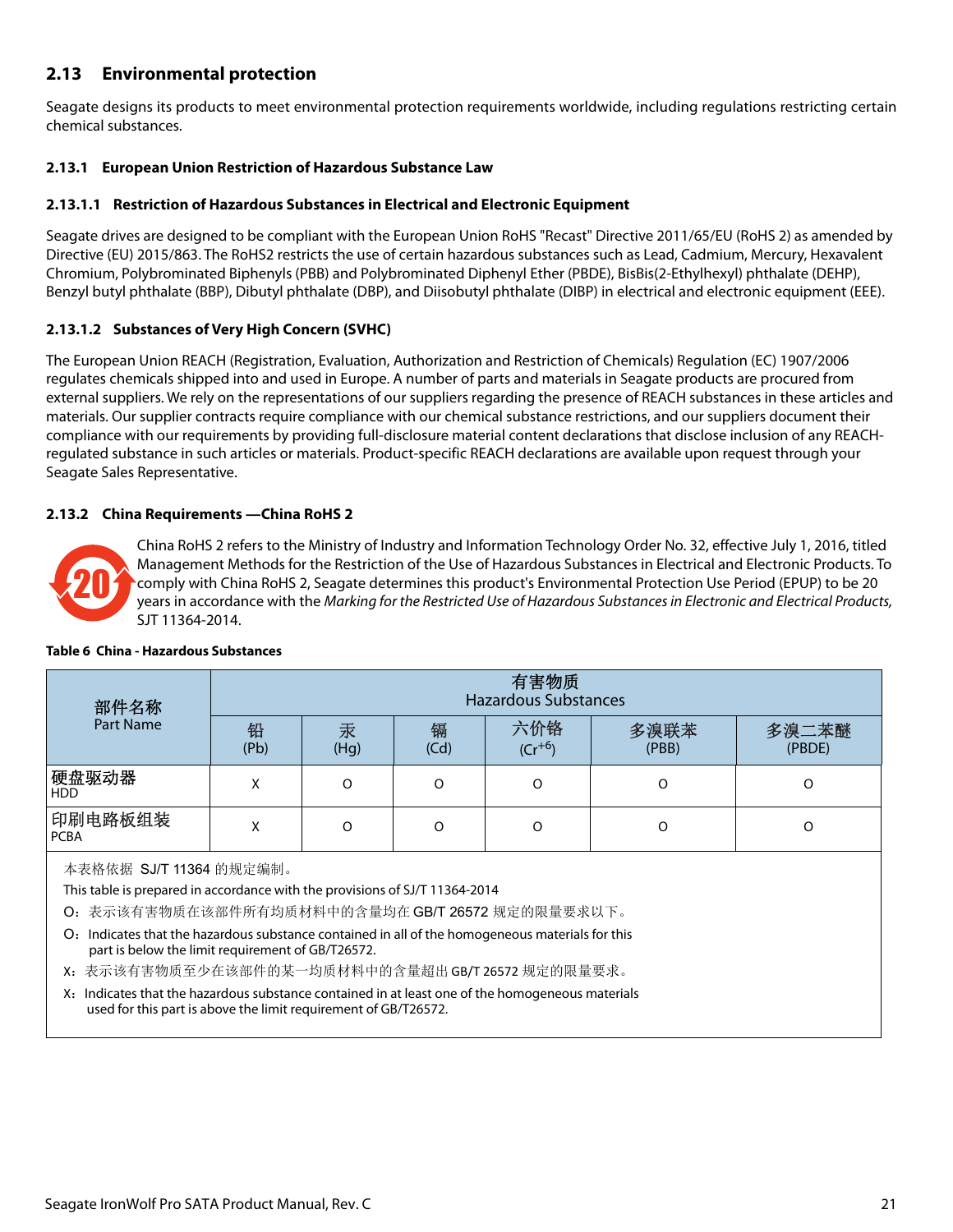## <span id="page-22-0"></span>**2.13.3 Taiwan Requirements — Taiwan RoHS**

Taiwan RoHS refers to the Taiwan Bureau of Standards, Metrology and Inspection's (BSMI) requirements in standard CNS 15663, Guidance to reduction of the restricted chemical substances in electrical and electronic equipment. Seagate products must comply with the "Marking of presence" requirements in Section 5 of CNS 15663, effective January 1, 2018. This product is Taiwan RoHS compliant.

The following table meets the Section 5 "Marking of presence" requirements.

#### **Table 7 Taiwan - Restricted Substances**

| 設備名稱:硬碟設備,型號﹕<br>Equipment Name: Hard Disk Device, Type Designation:                                                                                                                                                                                                                                                |                                                            |           |           |                 |               |                 |  |
|---------------------------------------------------------------------------------------------------------------------------------------------------------------------------------------------------------------------------------------------------------------------------------------------------------------------|------------------------------------------------------------|-----------|-----------|-----------------|---------------|-----------------|--|
| 單元                                                                                                                                                                                                                                                                                                                  | 限用物質及其化學符號<br>Restricted Substance and its chemical symbol |           |           |                 |               |                 |  |
| <b>Unit</b>                                                                                                                                                                                                                                                                                                         | 鉛<br>(Pb)                                                  | 汞<br>(Hg) | 銿<br>(Cd) | 六價鉻<br>$(Cr+6)$ | 多溴聯苯<br>(PBB) | 多溴二苯醚<br>(PBDE) |  |
| 頂蓋<br><b>Top Cover</b>                                                                                                                                                                                                                                                                                              |                                                            | O         | O         | O               | $\Omega$      | O               |  |
| 磁碟<br>Magnetic disk                                                                                                                                                                                                                                                                                                 |                                                            | $\circ$   | $\Omega$  | $\Omega$        | O             | $\Omega$        |  |
| 電機底座組件<br><b>Motor Base Assembly</b>                                                                                                                                                                                                                                                                                |                                                            | $\Omega$  | $\Omega$  | $\Omega$        | $\Omega$      | $\Omega$        |  |
| 印刷電路板组装<br><b>PCB Assembly</b>                                                                                                                                                                                                                                                                                      |                                                            | $\Omega$  | $\Omega$  | $\Omega$        | $\Omega$      | O               |  |
| 備考 1. "0" 係指該项限用物質之百分比含量未超出百分比含量基準值。<br><b>Note 1.</b> "O" indicates that the percentage content of the restricted substance does not exceed the percentage of reference value of presence.<br>備考 2. "一" 係指該项限用物質為排除項目。<br><b>Note 2.</b> "-" indicates that the restricted substance corresponds to the exemption. |                                                            |           |           |                 |               |                 |  |

## <span id="page-22-1"></span>**2.13 Corrosive environment**

Seagate electronic drive components pass accelerated corrosion testing equivalent to 10 years exposure to light industrial environments containing sulfurous gases, chlorine and nitric oxide, classes G and H per ASTM B845. However, this accelerated testing cannot duplicate every potential application environment.

Users should use caution exposing any electronic components to uncontrolled chemical pollutants and corrosive chemicals as electronic drive component reliability can be affected by the installation environment. The silver, copper, nickel and gold films used in hard disk drives are especially sensitive to the presence of sulfide, chloride, and nitrate contaminants. Sulfur is found to be the most damaging. Materials used in cabinet fabrication, such as vulcanized rubber, that can outgas corrosive compounds should be minimized or eliminated. The useful life of any electronic equipment may be extended by replacing materials near circuitry with sulfide-free alternatives.

Seagate recommends that data centers be kept clean by monitoring and controlling the dust and gaseous contamination. Gaseous contamination should be within ANSI/ISA S71.04-2013 G2 classification levels (as measured on copper and silver coupons), and dust contamination to ISO 14644-1 Class 8 standards, and MTBF rated conditions as defined in the Annualized Failure Rate (AFR) and Mean Time Between Failure (MTBF) section.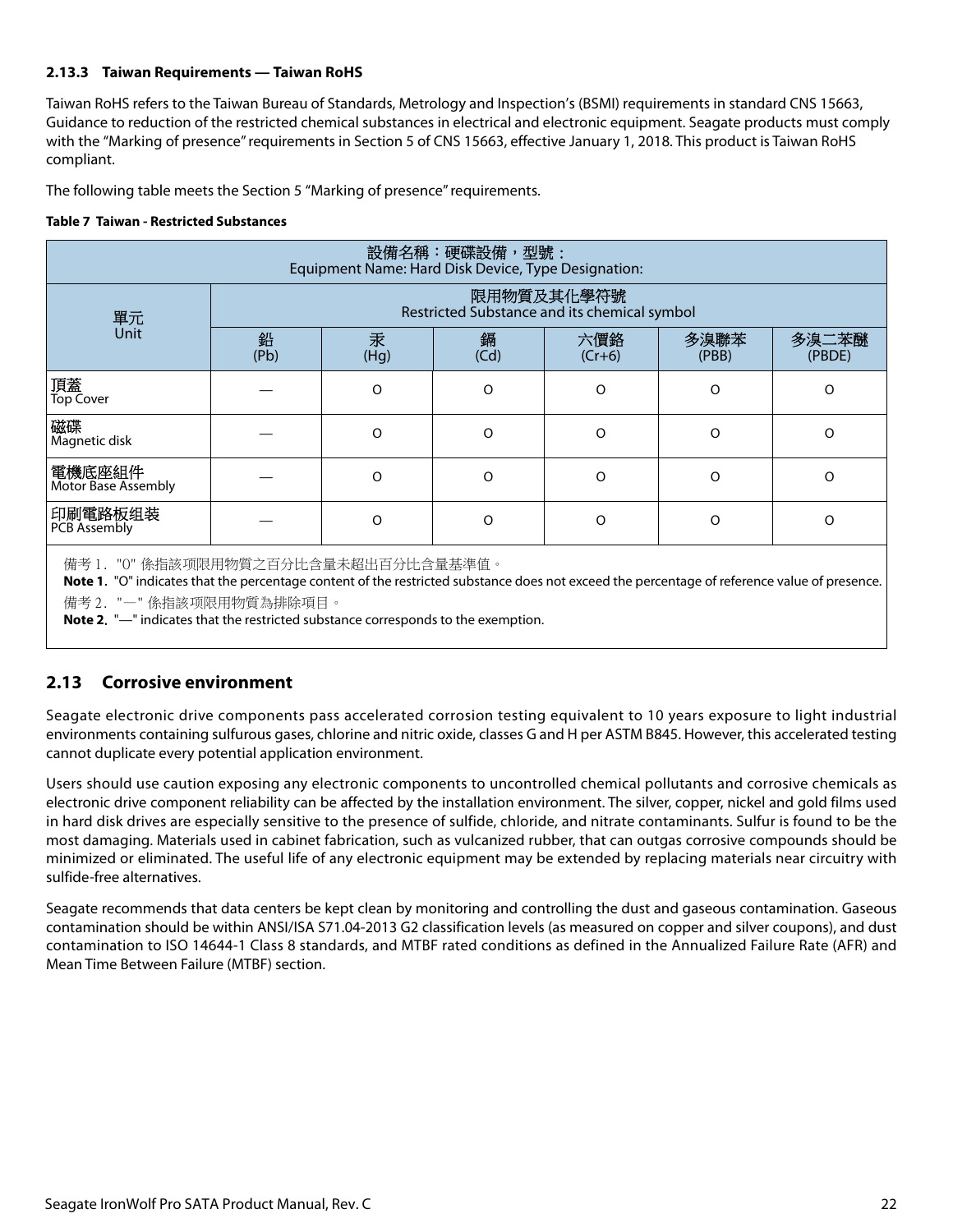# <span id="page-23-0"></span>**2.14 Reference documents**

Supported standards

Serial ATA Revision 3.3 specification

ANSI Documents

SFF-8301 3.5" Drive Form Factor with Serial Connector INCITS 522-2014 SCSI Protocol Layer-4 (SPL-4) Rev. 08

Specification for Acoustic Test Requirement and Procedures

Seagate part number: 30553-001

HDD and SSD Regulatory Compliance and Safety

[w](www.seagate.com/files/www-content/forms/compliance/regulatory-compliance-and-safety-100838899-A.pdf)ww.seagate.com/files/www-content/forms/compliance/regulatory-compliance-and-safety-100838899-A.pdf

In case of conflict between this document and any referenced document, this document takes precedence.

# <span id="page-23-1"></span>**2.15 Product warranty**

Beginning on the date of shipment to the customer and continuing for the period specified in the purchase contract, Seagate warrants that each product (including components and subassemblies) that fails to function properly under normal use due to defect in materials or workmanship or due to nonconformance to the applicable specifications will be repaired or replaced, at Seagate's option and at no charge to the customer, if returned by customer at customer's expense to Seagate's designated facility in accordance with Seagate's warranty procedure. Seagate will pay for transporting the repair or replacement item to the customer. For more detailed warranty information, refer to the standard terms and conditions of purchase for Seagate products on the purchase documentation.

[The remaining warranty for a particular drive can be determined by calling Seagate Customer Service at 1-800-468-3472. Users can](http://www.seagate.com) [also determine remaining warranty using the Seagate web site \(](http://www.seagate.com)www.seagate.com). The drive serial number is required to determine remaining warranty information.

#### **Shipping**

When transporting or shipping a drive, use only a Seagate-approved container. Keep the original box. Seagate approved containers are easily identified by the Seagate Approved Package label. Shipping a drive in a non-approved container voids the drive warranty.

Seagate repair centers may refuse receipt of components improperly packaged or obviously damaged in transit. Contact the authorized Seagate distributor to purchase additional boxes. Seagate recommends shipping by an air-ride carrier experienced in handling computer equipment.

#### **Storage**

Maximum storage periods are 180 days within original unopened Seagate shipping package or 60 days unpackaged within the defined non-operating limits (refer to environmental section in this manual). Storage can be extended to 1 year packaged or unpackaged under optimal environmental conditions (25°C, <40% relative humidity non-condensing, and non-corrosive environment). During any storage period the drive non-operational temperature, humidity, wet bulb, atmospheric conditions, shock, vibration, magnetic and electrical field specifications should be followed.

#### **Product repair and return information**

Seagate customer service centers are the only facilities authorized to service Seagate drives. Seagate does not sanction any thirdparty repair facilities. Any unauthorized repair or tampering with the factory seal voids the warranty.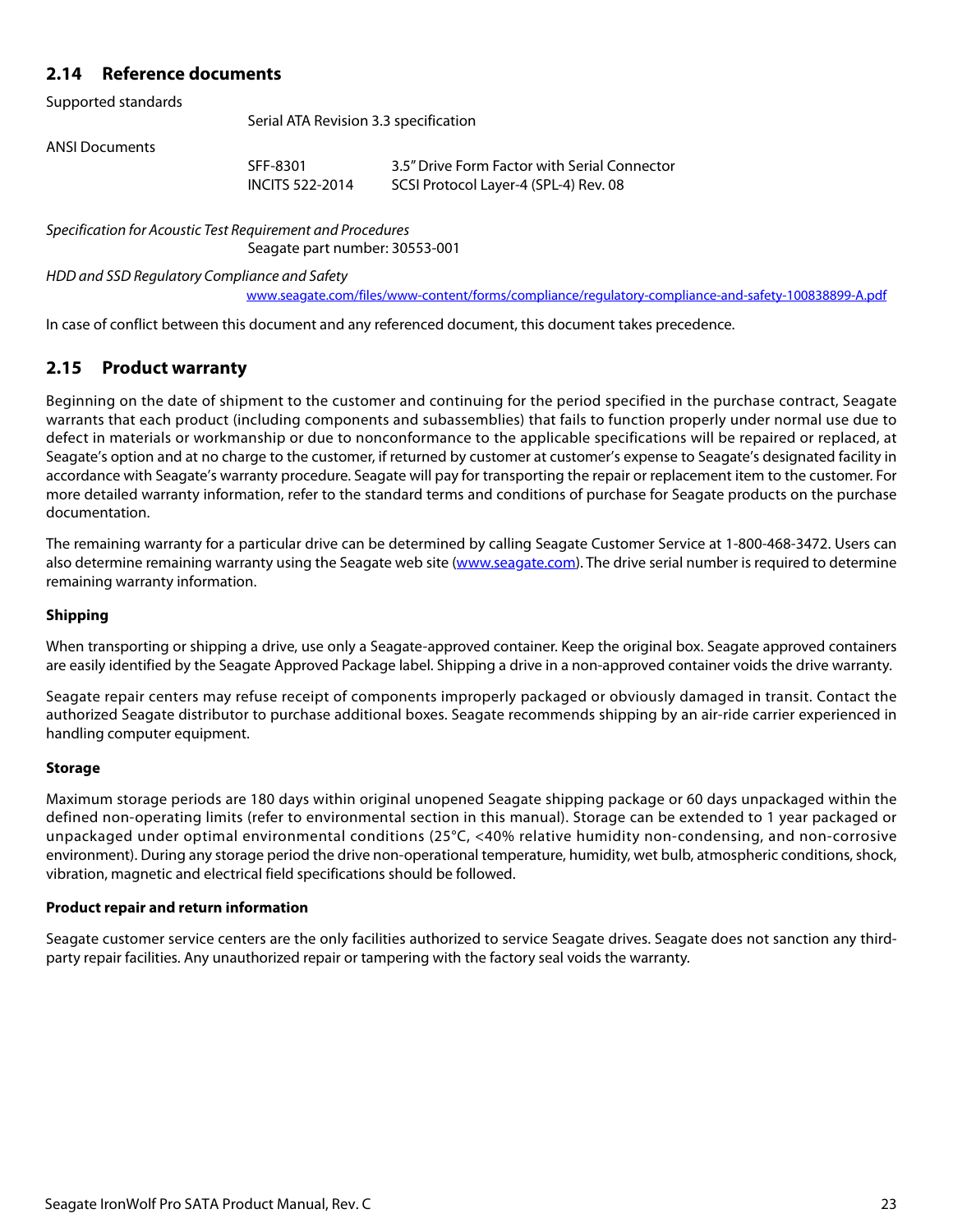# <span id="page-24-0"></span>**3.0 Configuring and mounting the drive**

This section contains the specifications and instructions for configuring and mounting the drive.

# <span id="page-24-1"></span>**3.1 Handling and static-discharge precautions**

After unpacking, and before installation, the drive may be exposed to potential handling and electrostatic discharge (ESD) hazards. Observe the following standard handling and static-discharge precautions:

# <span id="page-24-2"></span>**3.2 Configuring the drive**

Each drive on the Serial ATA interface connects point-to-point with the Serial ATA host adapter. There is no master/slave relationship because each drive is considered a master in a point-to-point relationship. If two drives are attached on one Serial ATA host adapter, the host operating system views the two devices as if they were both "masters" on two separate ports. Both drives behave as if they are Device 0 (master) devices.

# <span id="page-24-3"></span>**3.3 Serial ATA cables and connectors**

The Serial ATA interface cable consists of four conductors in two differential pairs, plus three ground connections. The cable size may be 30 to 26 AWG with a maximum length of one meter (39.37 in). See **Table 8** for connector pin definitions. Either end of the SATA signal cable can be attached to the drive or host.

For direct backplane connection, the drive connectors are inserted directly into the host receptacle. The drive and the host receptacle incorporate features that enable the direct connection to be hot  $\ell$ pluggable and blind mateable.

<span id="page-24-5"></span>For installations which require cables, users can connect the drive as illustrated in **[Figure 3](#page-24-5)**.



**Figure 3. Attaching SATA cabling**

Each cable is keyed to ensure correct orientation. IronWolf Pro SATA drives support latching SATA connectors.

# <span id="page-24-4"></span>**3.4 Drive mounting**

Users can mount the drive in any orientation using four screws in the side-mounting holes or four screws in the bottom-mounting holes. See **Figure 4** for drive mounting dimensions. Follow these important mounting precautions when mounting the drive:

- Allow a minimum clearance of 0.030 in (0.76mm) around the entire perimeter of the drive for cooling.
- Use only 6-32 UNC mounting screws.
- The screws should be inserted no more than 0.140 in (3.56mm) into the bottom or side mounting holes.
- Do not overtighten the mounting screws (maximum torque: 6 in-lb).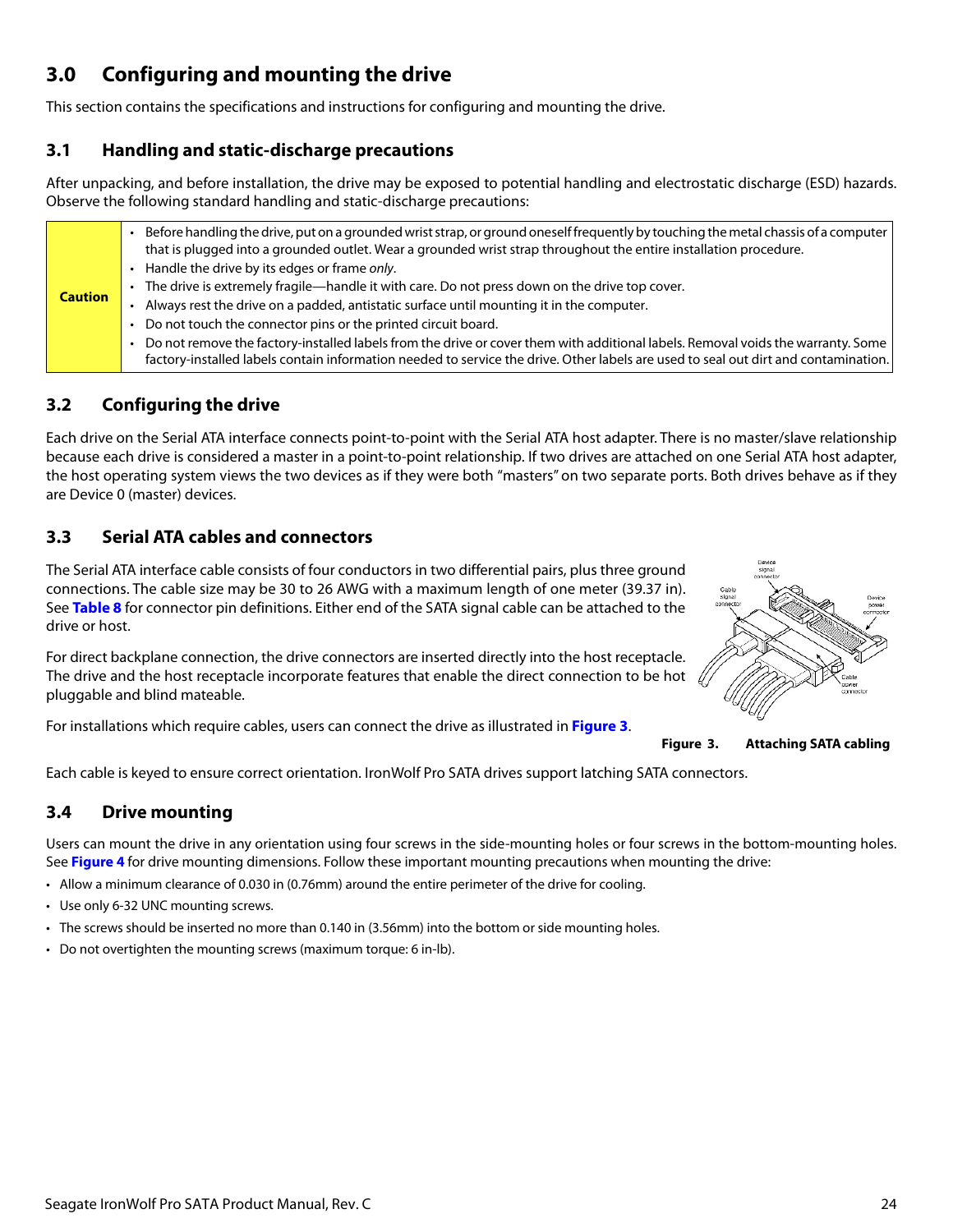## <span id="page-25-0"></span>**3.4.1 Mechanical specifications**

Refer to **Figure 4** for detailed mounting configuration dimensions. **[See "Drive mounting" on page 24.](#page-24-4)**

| Weight: 8TB & 6TB models | 1.579 lb 716g |  |
|--------------------------|---------------|--|
| 4TB models               | 1.431 lb 649q |  |





**Note** The image is for mechanical dimension reference only and may not represent the actual drive.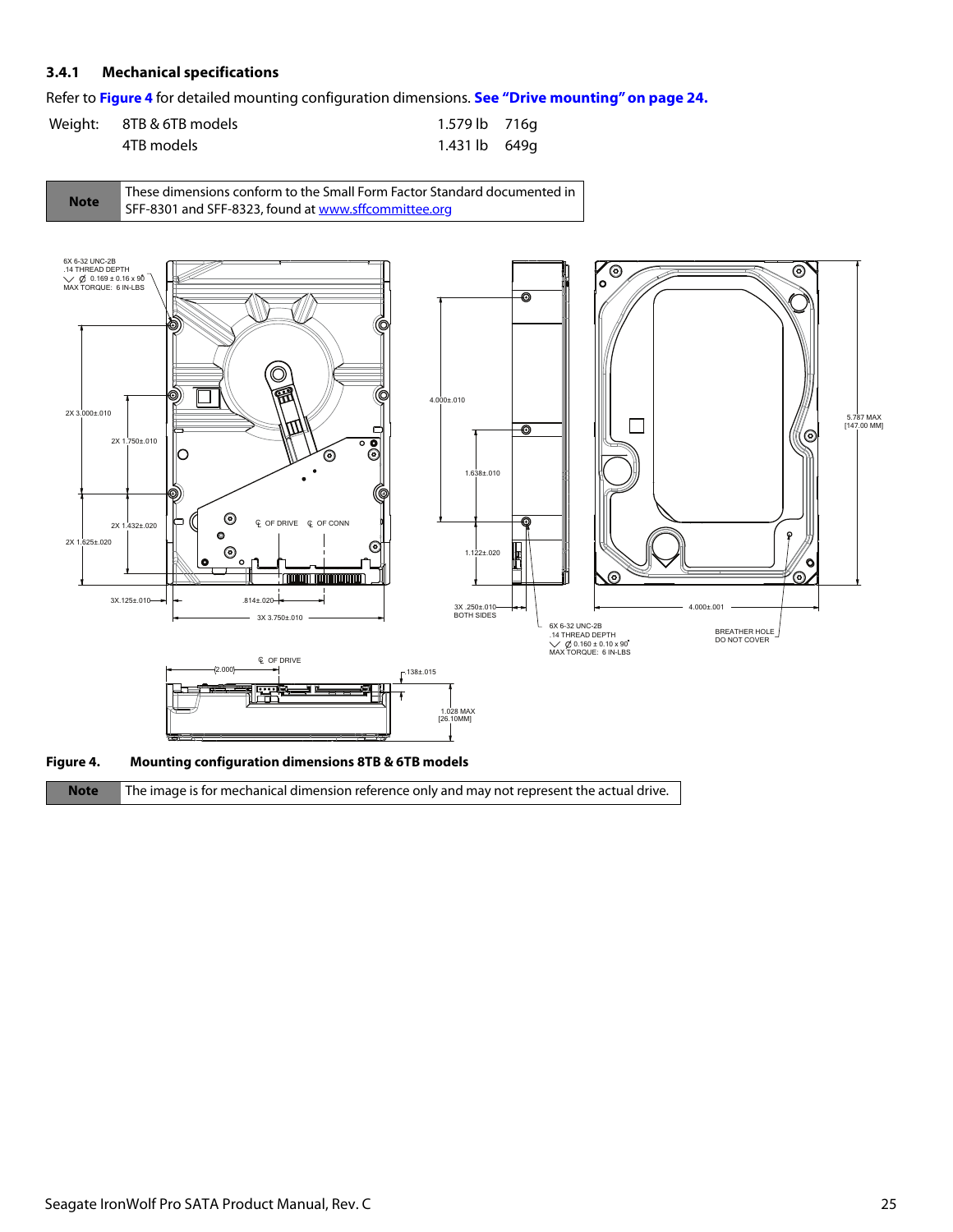

#### **Mounting configuration dimensions 4TB models**

**Note** The image is for mechanical dimension reference only and may not represent the actual drive.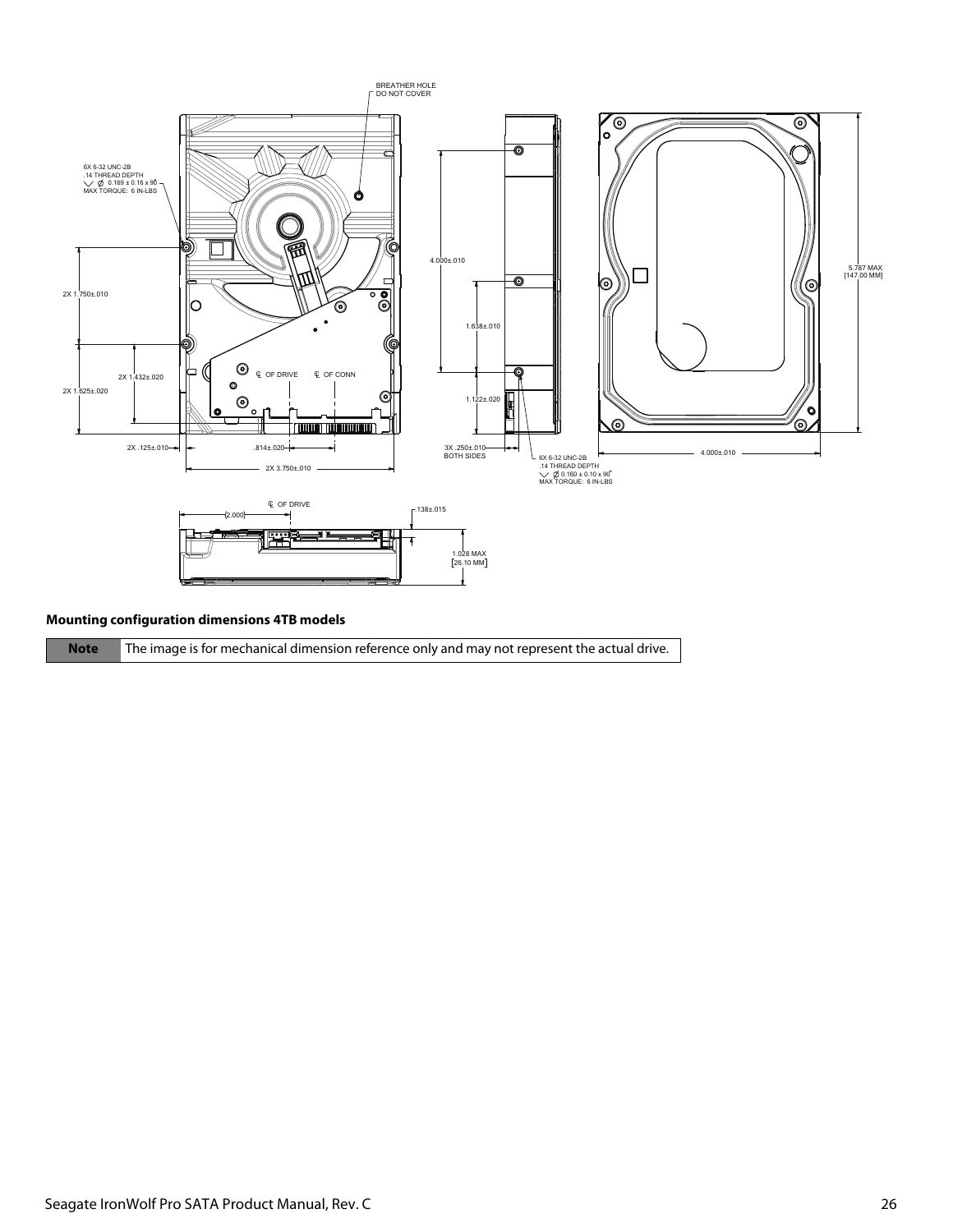# <span id="page-27-0"></span>**4.0 Serial ATA (SATA) interface**

These drives use the industry-standard Serial ATA interface that supports FIS data transfers. It supports ATA programmed input/ output (PIO) modes 0–4; multiword DMA modes 0–2, and Ultra DMA modes 0–6.

For detailed information about the Serial ATA interface, refer to the "Serial ATA: High Speed Serialized AT Attachment" specification.

# <span id="page-27-1"></span>**4.1 Hot-Plug compatibility**

IronWolf Pro SATA drives incorporate connectors which enable users to hot plug these drives in accordance with the Serial ATA Revision 3.2 specification. This specification can be downloaded from [www.serialata.or](http://www.serialata.org)g.

**Caution** The drive motor must come to a complete stop **(Ready to spindle stop time indicated in [Section 2.4](#page-9-3))** prior to changing the plane of operation. This time is required to insure data integrity.

# <span id="page-27-2"></span>**4.2 Serial ATA device plug connector pin definitions**

**Table 8** summarizes the signals on the Serial ATA interface and power connectors.

#### *Table 8 Serial ATA connector pin definitions*

| <b>Segment</b> | Pin             | <b>Function</b>      | <b>Definition</b>                                  |
|----------------|-----------------|----------------------|----------------------------------------------------|
|                | S <sub>1</sub>  | Ground               | 2nd mate                                           |
|                | S <sub>2</sub>  | $A+$                 | Differential signal pair A from Phy                |
|                | S <sub>3</sub>  | $A -$                |                                                    |
| <b>Signal</b>  | S <sub>4</sub>  | Ground               | 2nd mate                                           |
|                | S <sub>5</sub>  | <b>B-</b>            | Differential signal pair B from Phy                |
|                | S <sub>6</sub>  | $B+$                 |                                                    |
|                | <b>S7</b>       | Ground               | 2nd mate                                           |
|                |                 |                      | Key and spacing separate signal and power segments |
|                | P <sub>1</sub>  | $V_{33}$             | 3.3V power                                         |
|                | P <sub>2</sub>  | $V_{33}$             | 3.3V power                                         |
|                | P <sub>3</sub>  | $V_{33}$             | 3.3V power, pre-charge, 2nd mate                   |
|                | P <sub>4</sub>  | Ground               | 1st mate                                           |
|                | P <sub>5</sub>  | Ground               | 2nd mate                                           |
|                | P <sub>6</sub>  | Ground               | 2nd mate                                           |
| Power          | P7              | $V_5$                | 5V power, pre-charge, 2nd mate                     |
|                | P <sub>8</sub>  | $V_5$                | 5V power                                           |
|                | P <sub>9</sub>  | $V_5$                | 5V power                                           |
|                | P10             | Ground               | 2nd mate                                           |
|                | P11             | Ground or LED signal | If grounded, drive does not use deferred spin      |
|                | P <sub>12</sub> | Ground               | 1st mate.                                          |
|                | P13             | $V_{12}$             | 12V power, pre-charge, 2nd mate                    |
|                | P14             | $V_{12}$             | 12V power                                          |
|                | P <sub>15</sub> | $V_{12}$             | 12V power                                          |

#### **Notes:**

- 1. All pins are in a single row, with a 1.27mm (0.050") pitch.
- 2. The comments on the mating sequence apply to the case of backplane blindmate connector only. In this case, the mating sequences are:
	- the ground pins P4 and P12.
	- the pre-charge power pins and the other ground pins.
	- the signal pins and the rest of the power pins.
- 3. There are three power pins for each voltage. One pin from each voltage is used for pre-charge when installed in a blind-mate backplane configuration.
- 4. All used voltage pins  $(V_x)$  must be terminated.

## Seagate IronWolf Pro SATA Product Manual, Rev. C 27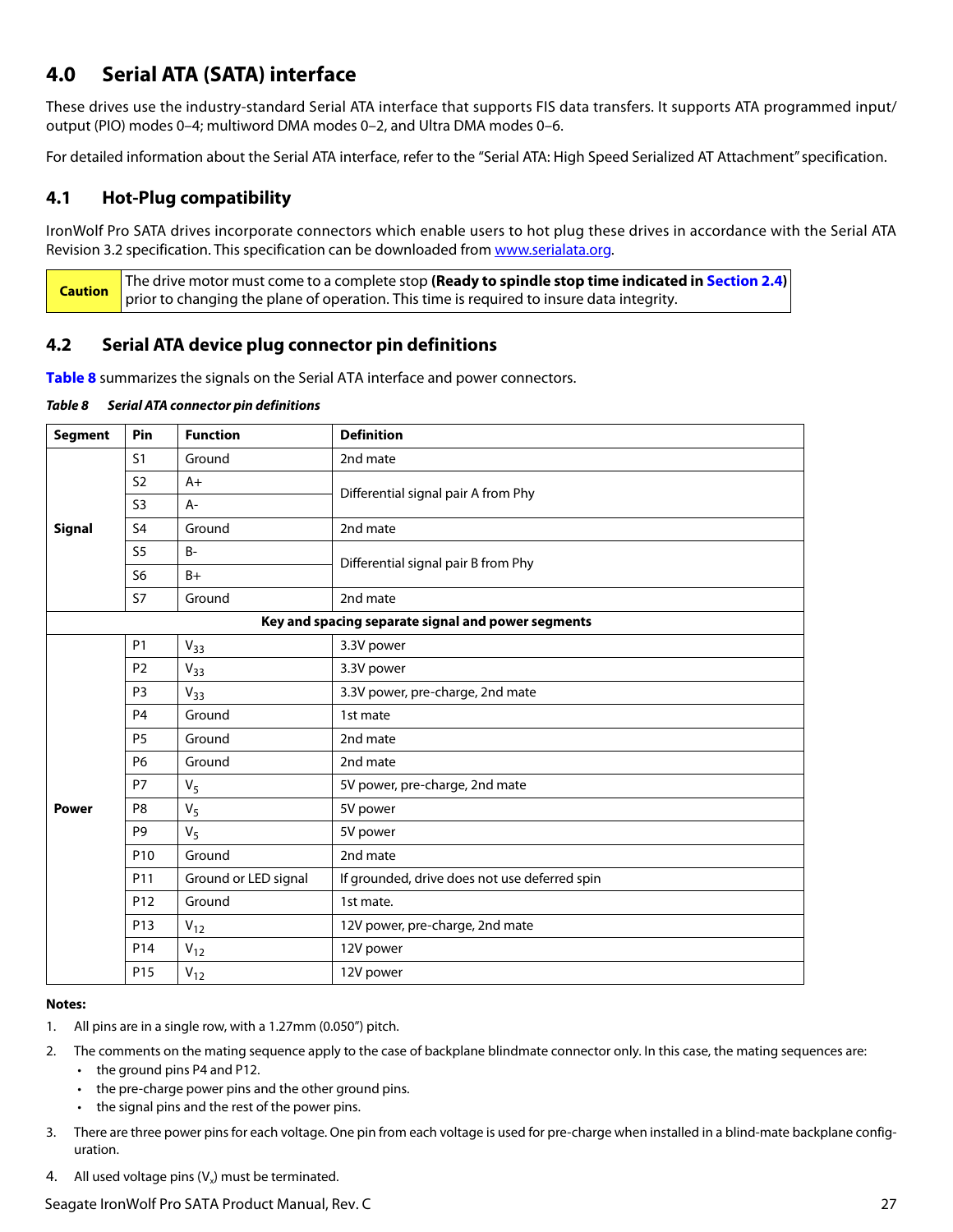# <span id="page-28-0"></span>**4.3 Supported ATA commands**

The following table lists Serial ATA standard commands that the drive supports. For a detailed description of the ATA commands, refer to the Serial ATA: High Speed Serialized AT Attachment specification. **[See "S.M.A.R.T. commands" on page 34.](#page-34-0)**for details and subcommands used in the S.M.A.R.T. implementation.

<span id="page-28-1"></span>

| Table 9 | Supported ATA commands |
|---------|------------------------|
|         |                        |

| <b>Command name</b>                  | <b>Command code (in hex)</b>        |
|--------------------------------------|-------------------------------------|
| Accessible Max Address Configuration |                                     |
| <b>Get Native Max Address Ext</b>    | 78 <sub>H</sub> / 0000 <sub>H</sub> |
| Set Accessible Max Address Ext       | $78_H / 0001_H$                     |
| Freeze Accessible Max Address Ext    | 78 <sub>H</sub> / 0002 <sub>H</sub> |
| <b>Check Power Mode</b>              | E5 <sub>H</sub>                     |
| Download Microcode                   | 92 <sub>H</sub>                     |
| <b>Execute Device Diagnostics</b>    | 90 <sub>H</sub>                     |
| Flush Cache                          | E7 <sub>H</sub>                     |
| Flush Cache Extended                 | $EA_H$                              |
| <b>Identify Device</b>               | $EC_{H}$                            |
| Idle                                 | E3 <sub>H</sub>                     |
| Idle Immediate                       | $E1_H$                              |
| <b>NoP</b>                           | 00 <sub>H</sub>                     |
| <b>Read Buffer</b>                   | E4 <sub>H</sub>                     |
| Read Buffer DMA                      | E9 <sub>H</sub>                     |
| Read DMA                             | $C8_H$                              |
| Read DMA Extended                    | 25 <sub>H</sub>                     |
| Read FPDMA Queued                    | 60 <sub>H</sub>                     |
| Read Log DMA Ext                     | 47 <sub>H</sub>                     |
| Read Log Ext                         | $2F_H$                              |
| <b>Read Multiple</b>                 | $C4_H$                              |
| Read Multiple Extended               | 29 <sub>H</sub>                     |
| <b>Read Sectors</b>                  | 20 <sub>H</sub>                     |
| Read Sectors Extended                | 24 <sub>H</sub>                     |
| <b>Read Sectors Without Retries</b>  | 21 <sub>H</sub>                     |
| <b>Read Verify Sectors</b>           | $40_H$                              |
| Read Verify Sectors Extended         | $42_{\rm H}$                        |
| Read Verify Sectors Without Retries  | $41_H$                              |
| Request Sense Data Ext               | OB <sub>H</sub>                     |
| Sanitize Device - Overwrite Ext      | $B4_H / 0014_H$                     |
| Sanitize Device - Freeze Lock Ext    | $B4_H / 0020_H$                     |
| Sanitize Device - Status Ext         | $B4_H / 0000_H$                     |
| Security Disable Password            | F6 <sub>H</sub>                     |
| <b>Security Erase Prepare</b>        | F3 <sub>H</sub>                     |
| Security Erase Unit                  | $F4_H$                              |
| <b>Security Freeze</b>               | F5 <sub>H</sub>                     |
| Security Set Password                | $F1_H$                              |
| <b>Security Unlock</b>               | $F2_H$                              |

Seagate IronWolf Pro SATA Product Manual, Rev. C 28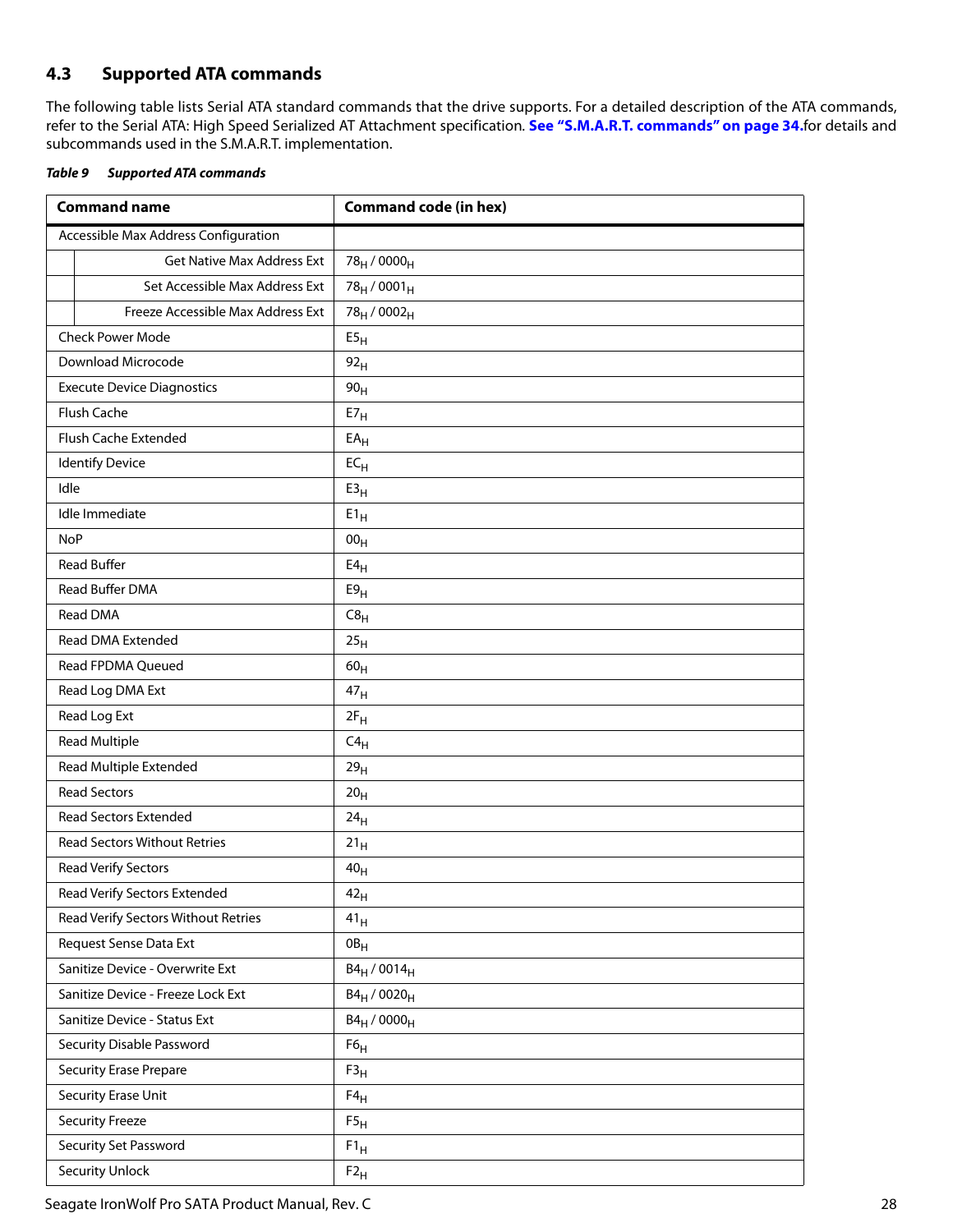| <b>Command name</b>                  | <b>Command code (in hex)</b>      |
|--------------------------------------|-----------------------------------|
| Seek                                 | 70 <sub>H</sub>                   |
| Set Date & Time Ext                  | 77 <sub>H</sub>                   |
| <b>Set Features</b>                  | $EF_H$                            |
| Set Multiple Mode                    | C6 <sub>H</sub>                   |
| Sleep                                | ${\sf E6}_{\sf H}$                |
| S.M.A.R.T. Disable Operations        | $B0_H / D9_H$                     |
| S.M.A.R.T. Enable/Disable Autosave   | $B0_H / D2_H$                     |
| S.M.A.R.T. Enable Operations         | $B0_H / D8_H$                     |
| S.M.A.R.T. Execute Offline           | $B0_H$ / $D4_H$                   |
| S.M.A.R.T. Read Attribute Thresholds | $B0_H / D1_H$                     |
| S.M.A.R.T. Read Data                 | $B0_H / D0_H$                     |
| S.M.A.R.T. Read Log Sector           | $B0_H / D5_H$                     |
| S.M.A.R.T. Return Status             | $BO_H / DA_H$                     |
| S.M.A.R.T. Save Attribute Values     | $B0_H / D3_H$                     |
| S.M.A.R.T. Write Log Sector          | $B0_H$ / $D6_H$                   |
| Standby                              | E2 <sub>H</sub>                   |
| Standby Immediate                    | E0 <sub>H</sub>                   |
| <b>Trusted Send</b>                  | 5E <sub>H</sub> (SED drives only) |
| <b>Trusted Send DMA</b>              | 5F <sub>H</sub> (SED drives only) |
| <b>Trusted Receive</b>               | 5CH (SED drives only)             |
| <b>Trusted Receive DMA</b>           | 5D <sub>H</sub> (SED drives only) |
| <b>Write Buffer</b>                  | E8 <sub>H</sub>                   |
| Write Buffer DMA                     | EB <sub>H</sub>                   |
| Write DMA                            | CA <sub>H</sub>                   |
| Write DMA Extended                   | 35 <sub>H</sub>                   |
| Write DMA FUA Extended               | $3D_H$                            |
| Write FPDMA Queued                   | $61_{\rm H}$                      |
| Write Log DMA Ext                    | 57 <sub>H</sub>                   |
| Write Log Extended                   | $3F_H$                            |
| Write Multiple                       | C5 <sub>H</sub>                   |
| Write Multiple Extended              | 39 <sub>H</sub>                   |
| Write Multiple FUA Extended          | $\mathsf{CE}_\mathsf{H}$          |
| <b>Write Sectors</b>                 | 30 <sub>H</sub>                   |
| Write Sectors Without Retries        | 31 <sub>H</sub>                   |
| Write Sectors Extended               | 34 <sub>H</sub>                   |
| Write Uncorrectable                  | $\mathbf{45}_\mathsf{H}$          |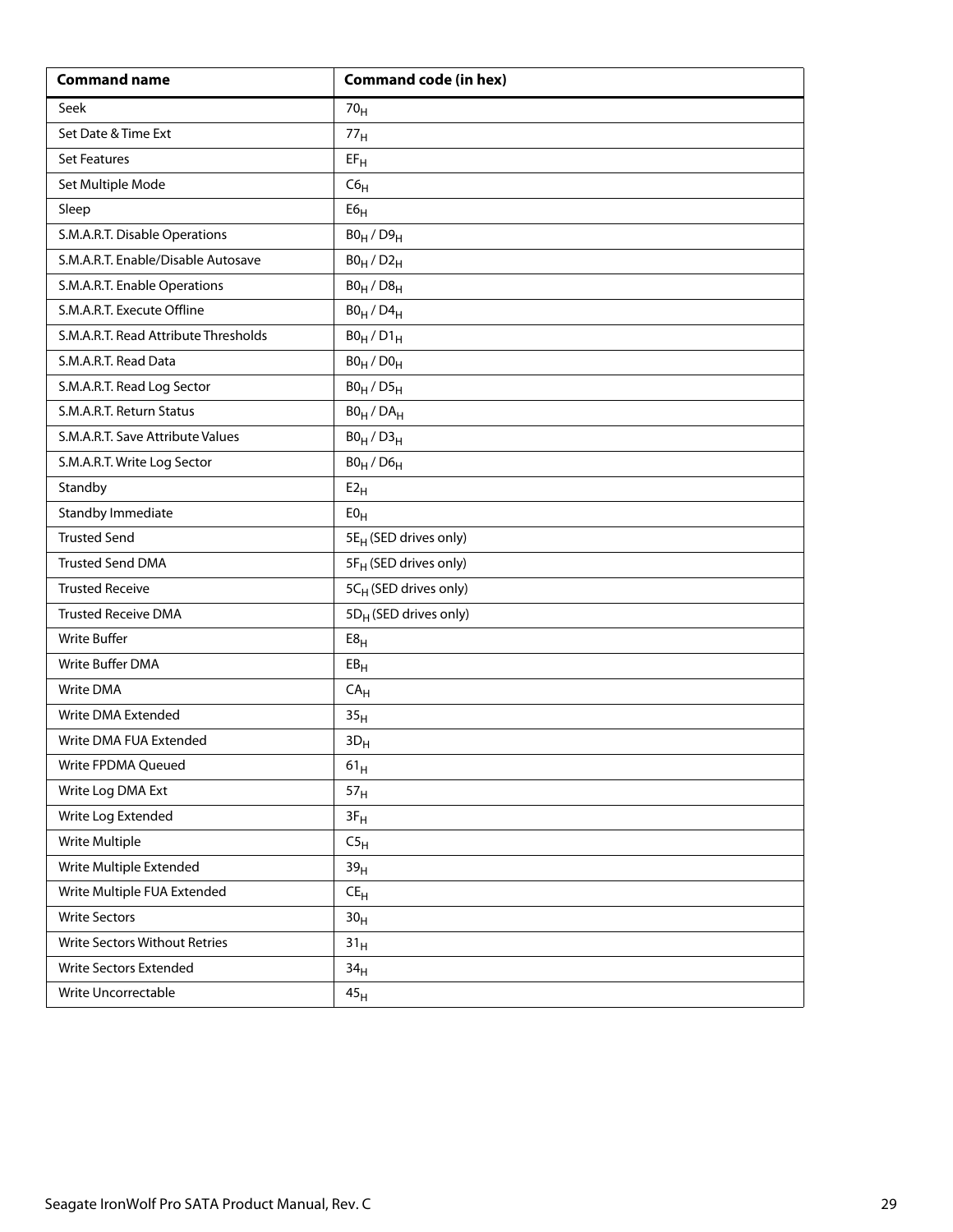## <span id="page-30-0"></span>**4.3.1 Identify Device command**

The Identify Device command (command code  $EC_H$ ) transfers information about the drive to the host following power up. The data is organized as a single 512-byte block of data, whose contents are shown in **[Table 9 on page 28](#page-28-1)**. All reserved bits or words should be set to zero. Parameters listed with an "x" are drive-specific or vary with the state of the drive. **[See Section 2.0 on page 7](#page-7-0)** for default parameter settings.

The following commands contain drive-specific features that may not be included in the Serial ATA specification.

| Word         | <b>Description</b>                                                                                                                                                                                                                                                                                                                                                                                                                       | <b>Value</b>      |
|--------------|------------------------------------------------------------------------------------------------------------------------------------------------------------------------------------------------------------------------------------------------------------------------------------------------------------------------------------------------------------------------------------------------------------------------------------------|-------------------|
| 0            | Configuration information:<br>$\cdot$ Bit 15: 0 = ATA; 1 = ATAPI<br>• Bit 7: removable media<br>· Bit 6: removable controller<br>• Bit 0: reserved                                                                                                                                                                                                                                                                                       | 0C5A <sub>H</sub> |
| $\mathbf{1}$ | Number of logical cylinders                                                                                                                                                                                                                                                                                                                                                                                                              | 16,383            |
| 2            | ATA-reserved                                                                                                                                                                                                                                                                                                                                                                                                                             | 0000 <sub>H</sub> |
| 3            | Number of logical heads                                                                                                                                                                                                                                                                                                                                                                                                                  | 16                |
| 4            | Retired                                                                                                                                                                                                                                                                                                                                                                                                                                  | 0000 <sub>H</sub> |
| 5            | Retired                                                                                                                                                                                                                                                                                                                                                                                                                                  | 0000 <sub>H</sub> |
| 6            | Number of logical sectors per logical track: 63                                                                                                                                                                                                                                                                                                                                                                                          | $003F_H$          |
| $7 - 9$      | Retired                                                                                                                                                                                                                                                                                                                                                                                                                                  | 0000 <sub>H</sub> |
| $10 - 19$    | Serial number: (20 ASCII characters, $0000_H$ = none)                                                                                                                                                                                                                                                                                                                                                                                    | <b>ASCII</b>      |
| $20 - 21$    | Retired                                                                                                                                                                                                                                                                                                                                                                                                                                  | 0000 <sub>H</sub> |
| 22           | Obsolete                                                                                                                                                                                                                                                                                                                                                                                                                                 | 0000 <sub>H</sub> |
| $23 - 26$    | Firmware revision (8 ASCII character string, padded with blanks to end of string)                                                                                                                                                                                                                                                                                                                                                        | X.XX              |
| $27 - 46$    | Drive model number: (40 ASCII characters, padded with blanks to end of string)                                                                                                                                                                                                                                                                                                                                                           |                   |
| 47           | (Bits 7-0) Maximum sectors per interrupt on Read multiple and Write multiple (16)                                                                                                                                                                                                                                                                                                                                                        | $8010_H$          |
| 48           | Trusted computing feature set options                                                                                                                                                                                                                                                                                                                                                                                                    | 4000 <sub>H</sub> |
| 49           | Standard Standby timer, IORDY supported and may be disabled                                                                                                                                                                                                                                                                                                                                                                              | 2F00 <sub>H</sub> |
| 50           | ATA-reserved                                                                                                                                                                                                                                                                                                                                                                                                                             | 0000 <sub>H</sub> |
| 51           | PIO data-transfer cycle timing mode                                                                                                                                                                                                                                                                                                                                                                                                      | $0200_H$          |
| 52           | Retired                                                                                                                                                                                                                                                                                                                                                                                                                                  | $0200_H$          |
| 53           | Words 54-58, 64-70 and 88 are valid                                                                                                                                                                                                                                                                                                                                                                                                      | 0007 <sub>H</sub> |
| 54-58        | Obsolete                                                                                                                                                                                                                                                                                                                                                                                                                                 | $xxxx_{H}$        |
| 59           | Number of sectors transferred during a Read Multiple or Write Multiple command                                                                                                                                                                                                                                                                                                                                                           | XXXH              |
| $60 - 61$    | Total number of user-addressable LBA sectors available<br>(see <b>Section 2.2</b> for related information)<br>*Note: The maximum value allowed in this field is: OFFFFFFFh (268,435,455 sectors,<br>137GB). Drives with capacities over 137GB will have OFFFFFFFh in this field and the actual<br>number of user-addressable LBAs specified in words 100-103. This is required for drives<br>that support the 48-bit addressing feature. | OFFFFFFFh*        |
| 62           | Retired                                                                                                                                                                                                                                                                                                                                                                                                                                  | 0000 <sub>H</sub> |
| 63           | Multiword DMA active and modes supported (see note following this table)                                                                                                                                                                                                                                                                                                                                                                 | $x407_H$          |
| 64           | Advanced PIO modes supported (modes 3 and 4 supported)                                                                                                                                                                                                                                                                                                                                                                                   | 0003 <sub>H</sub> |
| 65           | Minimum multiword DMA transfer cycle time per word (120 ns)                                                                                                                                                                                                                                                                                                                                                                              | $0078_H$          |
| 66           | Recommended multiword DMA transfer cycle time per word (120 ns)                                                                                                                                                                                                                                                                                                                                                                          | 0078 <sub>H</sub> |
| 67           | Minimum PIO cycle time without IORDY flow control (120 ns)                                                                                                                                                                                                                                                                                                                                                                               | $0078_H$          |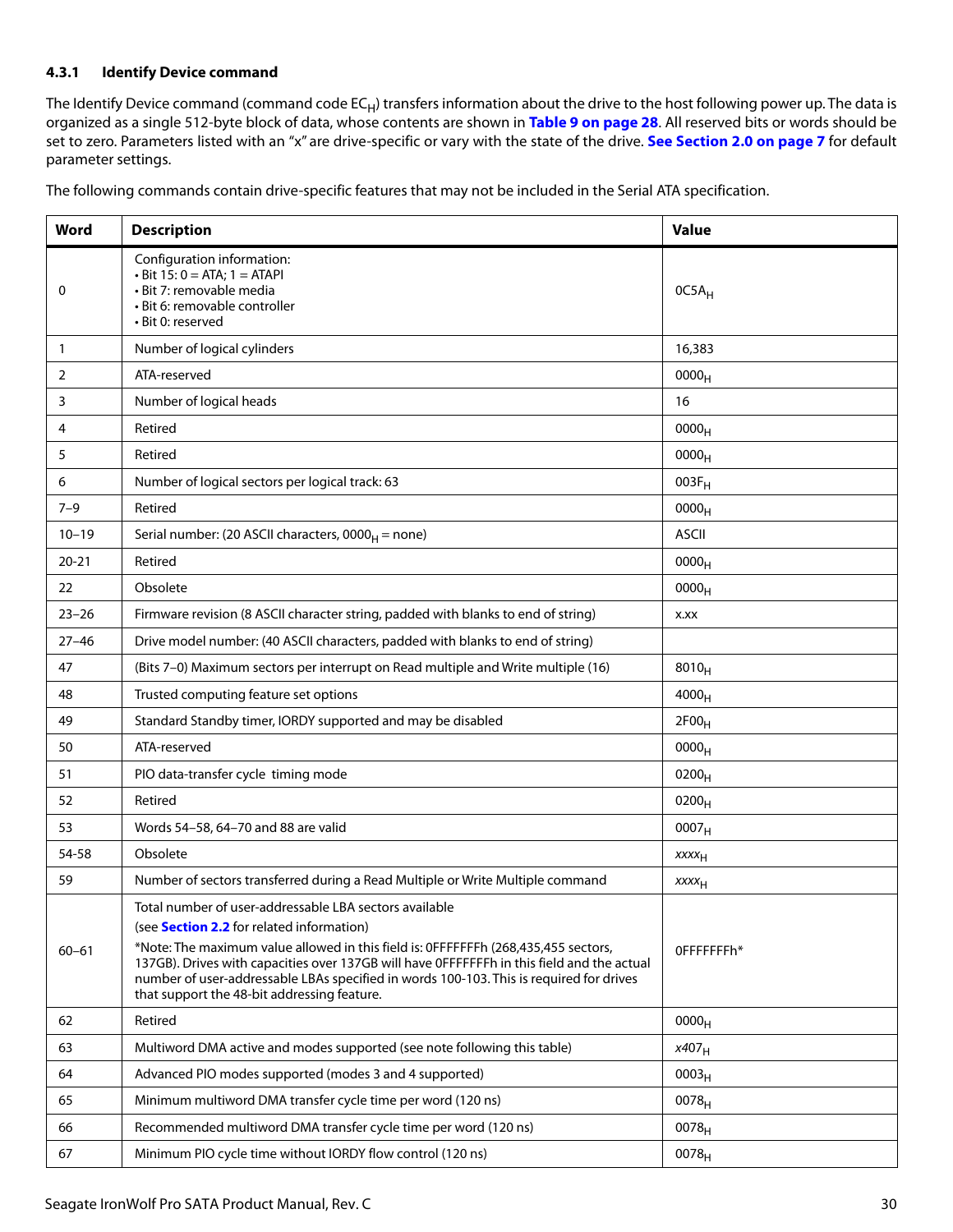| Word        | <b>Description</b>                                                                                                                                                                                                          | <b>Value</b>                                                                                         |
|-------------|-----------------------------------------------------------------------------------------------------------------------------------------------------------------------------------------------------------------------------|------------------------------------------------------------------------------------------------------|
| 68          | Minimum PIO cycle time with IORDY flow control (120 ns)                                                                                                                                                                     | $0078_H$                                                                                             |
| 69          | Additional supported                                                                                                                                                                                                        | $00008_{H}$                                                                                          |
| $70 - 74$   | ATA-reserved                                                                                                                                                                                                                | 0000 <sub>H</sub>                                                                                    |
| 75          | Queue depth                                                                                                                                                                                                                 | $001F_H$                                                                                             |
| 76          | Serial ATA capabilities                                                                                                                                                                                                     | 8D0E <sub>H</sub>                                                                                    |
| 77          | Reserved for future Serial ATA definition                                                                                                                                                                                   | <b>XXXX<sub>H</sub></b>                                                                              |
| 78          | Serial ATA features supported                                                                                                                                                                                               | $xxxx_H$                                                                                             |
| 79          | Serial ATA features enabled                                                                                                                                                                                                 | xxxx <sub>H</sub>                                                                                    |
| 80          | Major version number                                                                                                                                                                                                        | OFEO <sub>H</sub>                                                                                    |
| 81          | Minor version number                                                                                                                                                                                                        | FFFF <sub>H</sub>                                                                                    |
| 82          | Command sets supported                                                                                                                                                                                                      | $306B_H$                                                                                             |
| 83          | Command sets supported                                                                                                                                                                                                      | $7561_H$                                                                                             |
| 84          | Command sets support extension (see note following this table)                                                                                                                                                              | 6173 <sub>H</sub>                                                                                    |
| 85          | Command sets enabled                                                                                                                                                                                                        | 3069 <sub>H</sub>                                                                                    |
| 86          | Command sets enabled                                                                                                                                                                                                        | $B441_H$                                                                                             |
| 87          | Command sets enable extension                                                                                                                                                                                               | $6173_H$                                                                                             |
| 88          | Ultra DMA support and current mode (see note following this table)                                                                                                                                                          | 007F <sub>H</sub>                                                                                    |
| 89          | Security erase time                                                                                                                                                                                                         | $xxxx_{H}$                                                                                           |
| 90          | Enhanced security erase time                                                                                                                                                                                                | XXXH                                                                                                 |
| 92          | Master password revision code                                                                                                                                                                                               | FFE <sub>H</sub>                                                                                     |
| 93          | Hardware reset value                                                                                                                                                                                                        | $xxxx_{H}$                                                                                           |
| 94          | Obsolete                                                                                                                                                                                                                    | 0000 <sub>H</sub>                                                                                    |
| 95          | Stream Minimum Request Size                                                                                                                                                                                                 | $0x1000_H$                                                                                           |
| 96          | <b>Streaming Transfer Time</b>                                                                                                                                                                                              | $0x0000_H$                                                                                           |
| 97          | <b>Streaming Access Latency</b>                                                                                                                                                                                             | $0x0000_H$                                                                                           |
| 98-99       | <b>Streaming Performance Granularity</b>                                                                                                                                                                                    | 0x0000 2710 <sub>H</sub>                                                                             |
| $100 - 103$ | Total number of user-addressable LBA sectors available (see Section 2.2 for related infor-<br>mation). These words are required for drives that support the 48-bit addressing feature.<br>Maximum value: 0000FFFFFFFFFFFFh. | 8TB 5xx models = 15,628,053,168<br>6TB 5xx models = 11,721,045,168<br>4TB 5xx models = 3,907,029,168 |
| 104-105     | ATA-reserved                                                                                                                                                                                                                | 0000 <sub>H</sub>                                                                                    |
| 106         | Physical/Logical sector size                                                                                                                                                                                                | $6003_H$                                                                                             |
| 107         | ATA-reserved                                                                                                                                                                                                                | 0000 <sub>H</sub>                                                                                    |
| 108-111     | The mandatory value of the world wide name (WWN) for the drive.<br>NOTE: This field is valid if word 84, bit 8 is set to 1 indicating 64-bit WWN support.                                                                   | Each drive will have a unique value.                                                                 |
| 112-118     | ATA-reserved                                                                                                                                                                                                                | 0000 <sub>H</sub>                                                                                    |
| 119         | Commands and feature sets supported                                                                                                                                                                                         | 43DE <sub>H</sub>                                                                                    |
| 120         | Commands and feature sets supported or enabled                                                                                                                                                                              | $409C_H$                                                                                             |
| 121-127     | ATA-reserved                                                                                                                                                                                                                | 0000 <sub>H</sub>                                                                                    |
| 128         | Security status                                                                                                                                                                                                             | $0021_H$                                                                                             |
| 129-159     | Seagate-reserved                                                                                                                                                                                                            | <b>XXXX<sub>H</sub></b>                                                                              |
| 160-205     | ATA-reserved                                                                                                                                                                                                                | 0000 <sub>H</sub>                                                                                    |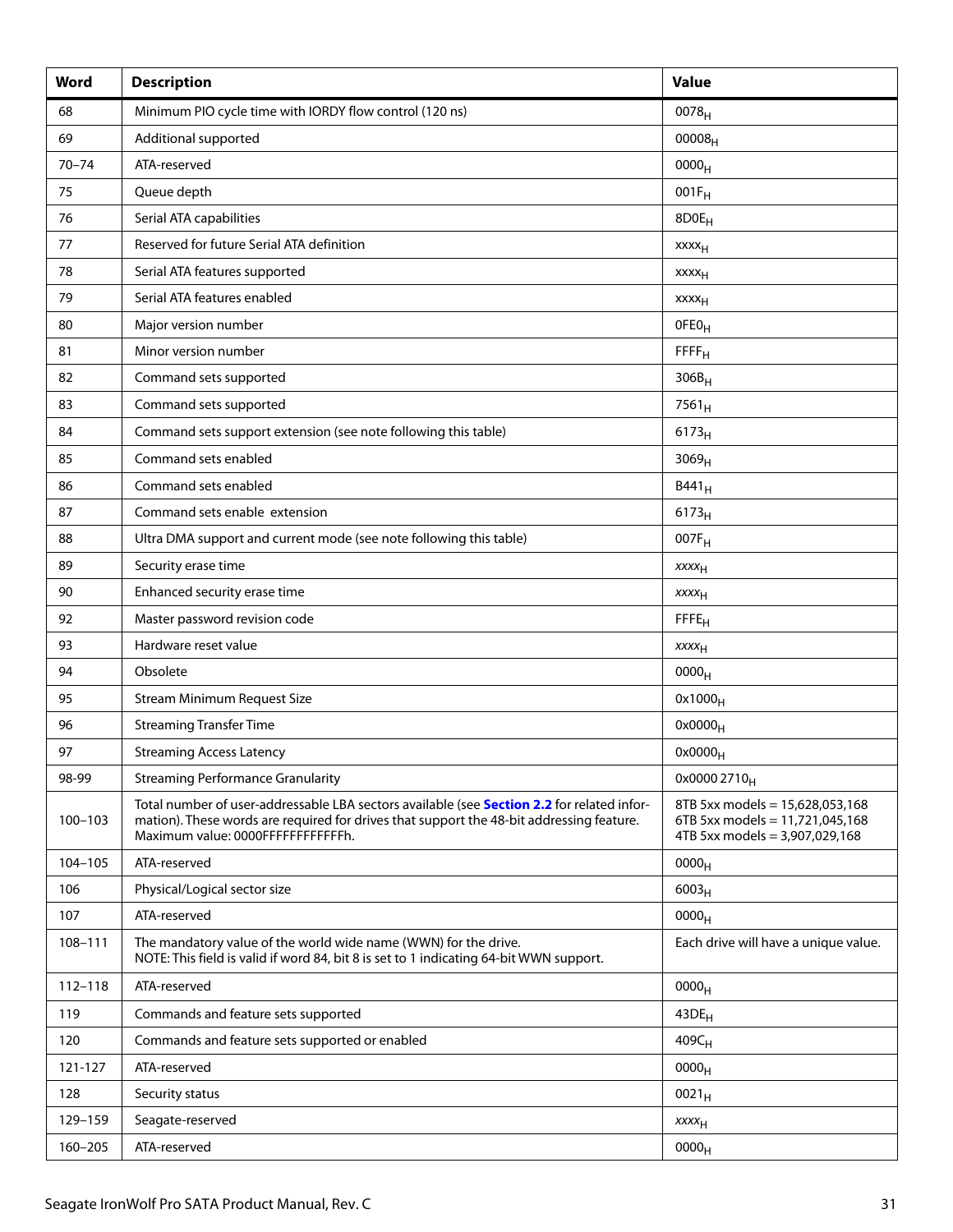| Word    | <b>Description</b>                                                                                                                                                 | <b>Value</b>      |
|---------|--------------------------------------------------------------------------------------------------------------------------------------------------------------------|-------------------|
| 206     | SCT Command Transport command set.<br>If bit 0 is set to one, then the device supports SCT Command Transport.<br>Bits 7:2 indicate individual SCT feature support. | $XXBD_{H}$        |
| 207-254 | ATA-reserved                                                                                                                                                       | 0000 <sub>H</sub> |
| 255     | Integrity word                                                                                                                                                     | $XXAS_H$          |

**Note** See the bit descriptions below for words 63, 84, and 88 of the Identify Drive data.

| Description (if bit is set to 1) |                                                                      |  |  |  |
|----------------------------------|----------------------------------------------------------------------|--|--|--|
| <b>Bit</b>                       | Word 63                                                              |  |  |  |
| $\Omega$                         | Multiword DMA mode 0 is supported.                                   |  |  |  |
| $\mathbf{1}$                     | Multiword DMA mode 1 is supported.                                   |  |  |  |
| $\overline{2}$                   | Multiword DMA mode 2 is supported.                                   |  |  |  |
| 8                                | Multiword DMA mode 0 is currently active.                            |  |  |  |
| 9                                | Multiword DMA mode 1 is currently active.                            |  |  |  |
| 10                               | Multiword DMA mode 2 is currently active.                            |  |  |  |
| <b>Bit</b>                       | Word 84                                                              |  |  |  |
| $\mathbf 0$                      | SMART error logging is supported.                                    |  |  |  |
| $\mathbf{1}$                     | SMART self-test is supported.                                        |  |  |  |
| $\overline{2}$                   | Media serial number is supported.                                    |  |  |  |
| 3                                | Media Card Pass Through Command feature set is supported.            |  |  |  |
| $\overline{4}$                   | Streaming feature set is supported.                                  |  |  |  |
| 5                                | GPL feature set is supported.                                        |  |  |  |
| 6                                | WRITE DMA FUA EXT and WRITE MULTIPLE FUA EXT commands are supported. |  |  |  |
| $\overline{7}$                   | WRITE DMA QUEUED FUA EXT command is supported.                       |  |  |  |
| 8                                | 64-bit World Wide Name is supported.                                 |  |  |  |
| $9 - 10$                         | Obsolete.                                                            |  |  |  |
| $11 - 12$                        | Reserved for TLC.                                                    |  |  |  |
| 13                               | IDLE IMMEDIATE command with IUNLOAD feature is supported.            |  |  |  |
| 14                               | Shall be set to 1.                                                   |  |  |  |
| 15                               | Shall be cleared to 0.                                               |  |  |  |
| Bit                              | Word 88                                                              |  |  |  |
| $\Omega$                         | Ultra DMA mode 0 is supported.                                       |  |  |  |
| $\mathbf{1}$                     | Ultra DMA mode 1 is supported.                                       |  |  |  |
| $\overline{2}$                   | Ultra DMA mode 2 is supported.                                       |  |  |  |
| 3                                | Ultra DMA mode 3 is supported.                                       |  |  |  |
| $\overline{4}$                   | Ultra DMA mode 4 is supported.                                       |  |  |  |
| 5                                | Ultra DMA mode 5 is supported.                                       |  |  |  |
| 6                                | Ultra DMA mode 6 is supported.                                       |  |  |  |
| 8                                | Ultra DMA mode 0 is currently active.                                |  |  |  |
| 9                                | Ultra DMA mode 1 is currently active.                                |  |  |  |
| 10                               | Ultra DMA mode 2 is currently active.                                |  |  |  |
| 11                               | Ultra DMA mode 3 is currently active.                                |  |  |  |
| 12                               | Ultra DMA mode 4 is currently active.                                |  |  |  |
| 13                               | Ultra DMA mode 5 is currently active.                                |  |  |  |
| 14                               | Ultra DMA mode 6 is currently active.                                |  |  |  |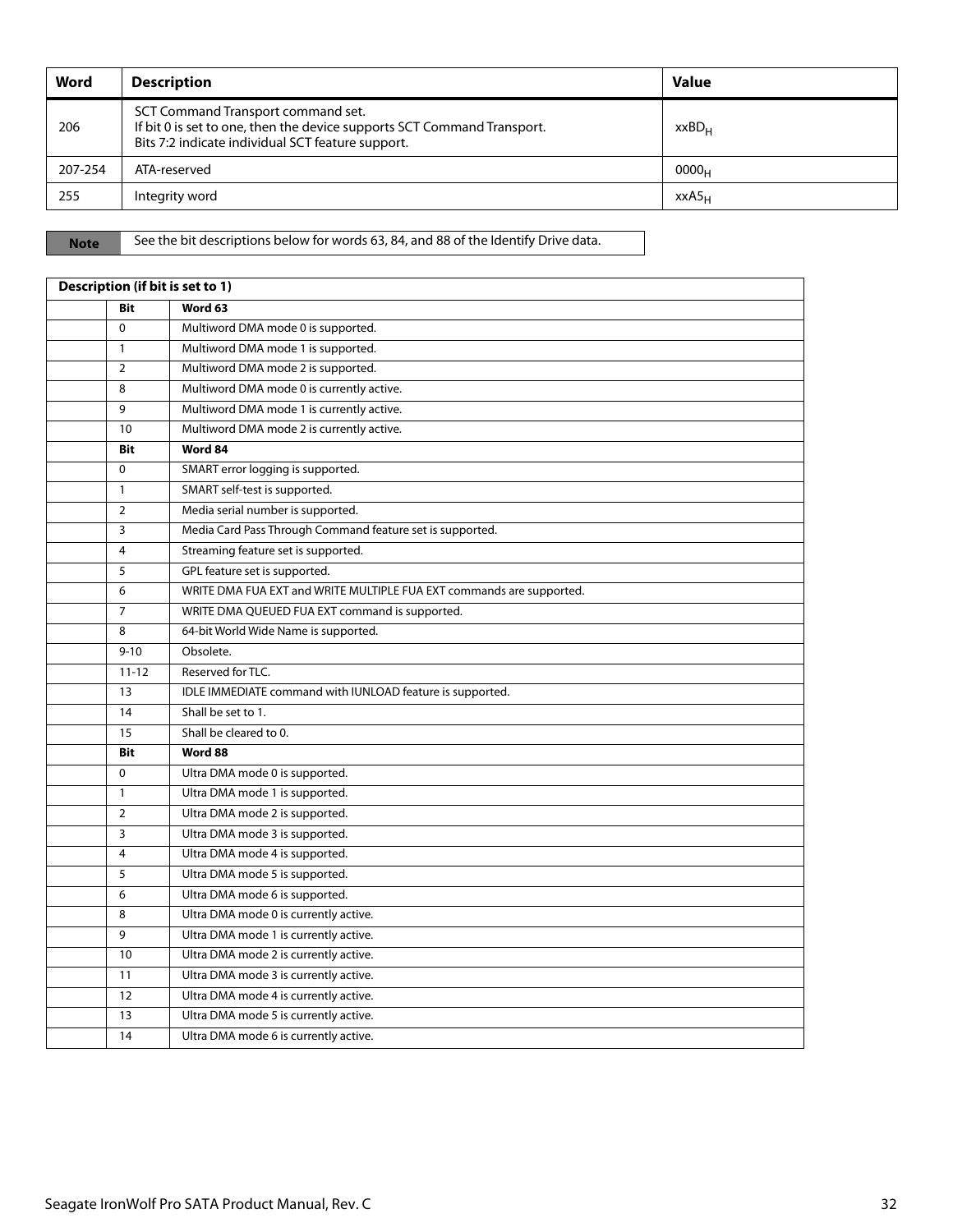#### <span id="page-33-0"></span>**4.3.2 Set Features command**

This command controls the implementation of various features that the drive supports. When the drive receives this command, it sets BSY, checks the contents of the Features register, clears BSY and generates an interrupt. If the value in the register does not represent a feature that the drive supports, the command is aborted. Power-on default has the read look-ahead and write caching features enabled. The acceptable values for the Features register are defined as follows

#### *Table 10 Set Features command values*

- $02<sub>H</sub>$  Enable write cache (default).
- $03_H$  Set transfer mode (based on value in Sector Count register). Sector Count register values:
	- $00_H$  Set PIO mode to default (PIO mode 2).
	- 01 $_{\rm H}$  Set PIO mode to default and disable IORDY (PIO mode 2).
	- 08H PIO mode 0
	- 09<sub>H</sub> PIO mode 1
	- 0A<sub>H</sub> PIO mode 2
	- 0B<sub>H</sub> PIO mode 3
	- $OC_H$  PIO mode 4 (default)
	- $20_H$  Multiword DMA mode 0
	- $21_H$  Multiword DMA mode 1
	- $22<sub>H</sub>$  Multiword DMA mode 2
	- 40<sub>H</sub> Ultra DMA mode 0
	- 41<sub>H</sub> Ultra DMA mode 1
	- $42_H$  Ultra DMA mode 2
	- $43_H$  Ultra DMA mode 3
	- $44_H$  Ultra DMA mode 4
	- $45_H$  Ultra DMA mode 5
	- $46_H$  Ultra DMA mode 6
- 10<sub>H</sub> Enable use of SATA features
- $55<sub>H</sub>$  Disable read look-ahead (read cache) feature.
- $82<sub>H</sub>$  Disable write cache
- $90<sub>H</sub>$  Disable use of SATA features
- $AA_H$  Enable read look-ahead (read cache) feature (default).
- $F1_H$  Report full capacity available

**Note** At power-on, or after a hardware or software reset, the default values of the features are as indicated above.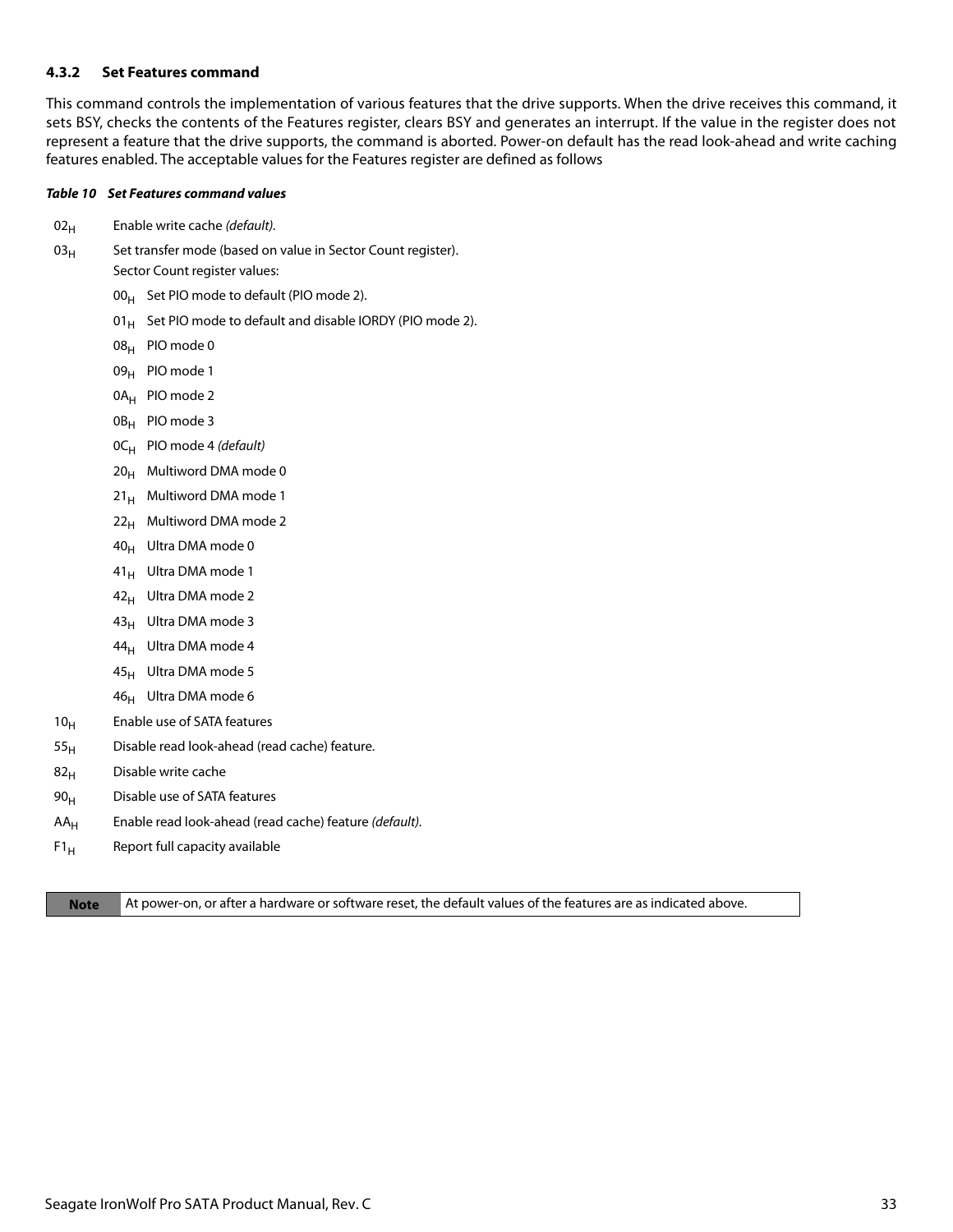## <span id="page-34-0"></span>**4.3.3 S.M.A.R.T. commands**

S.M.A.R.T. provides near-term failure prediction for disk drives. When S.M.A.R.T. is enabled, the drive monitors predetermined drive attributes that are susceptible to degradation over time. If self-monitoring determines that a failure is likely, S.M.A.R.T. makes a status report available to the host. Not all failures are predictable. S.M.A.R.T. predictability is limited to the attributes the drive can monitor. For more information on S.M.A.R.T. commands and implementation, see the Draft ATA-5 Standard.

SeaTools diagnostic software activates a built-in drive self-test (DST S.M.A.R.T. command for  $D4_H$ ) that eliminates unnecessary drive returns. The diagnostic software ships with all new drives and is also available at: [http://www.seagate.com/support/downloads/seatools/](http://www.seagate.com/support/downloads/seatools/ ).

This drive is shipped with S.M.A.R.T. features disabled. Users must have a recent BIOS or software package that supports S.M.A.R.T. to enable this feature. The table below shows the S.M.A.R.T. command codes that the drive uses.

| <b>Code in features register</b> | S.M.A.R.T. command                               |
|----------------------------------|--------------------------------------------------|
| D0 <sub>H</sub>                  | S.M.A.R.T. Read Data                             |
| $D2_H$                           | S.M.A.R.T. Enable/Disable Attribute Autosave     |
| D3 <sub>H</sub>                  | S.M.A.R.T. Save Attribute Values                 |
| $D4_H$                           | S.M.A.R.T. Execute Off-line Immediate (runs DST) |
| DS <sub>H</sub>                  | S.M.A.R.T. Read Log Sector                       |
| D6 <sub>H</sub>                  | S.M.A.R.T. Write Log Sector                      |
| D8 <sub>H</sub>                  | S.M.A.R.T. Enable Operations                     |
| D9 <sub>H</sub>                  | S.M.A.R.T. Disable Operations                    |
| DA <sub>H</sub>                  | S.M.A.R.T. Return Status                         |

## *Table 11 S.M.A.R.T. commands*

|             | If an appropriate code is not written to the Features Register, the   |
|-------------|-----------------------------------------------------------------------|
| <b>Note</b> | command is aborted and 0x04 (abort) is written to the Error register. |